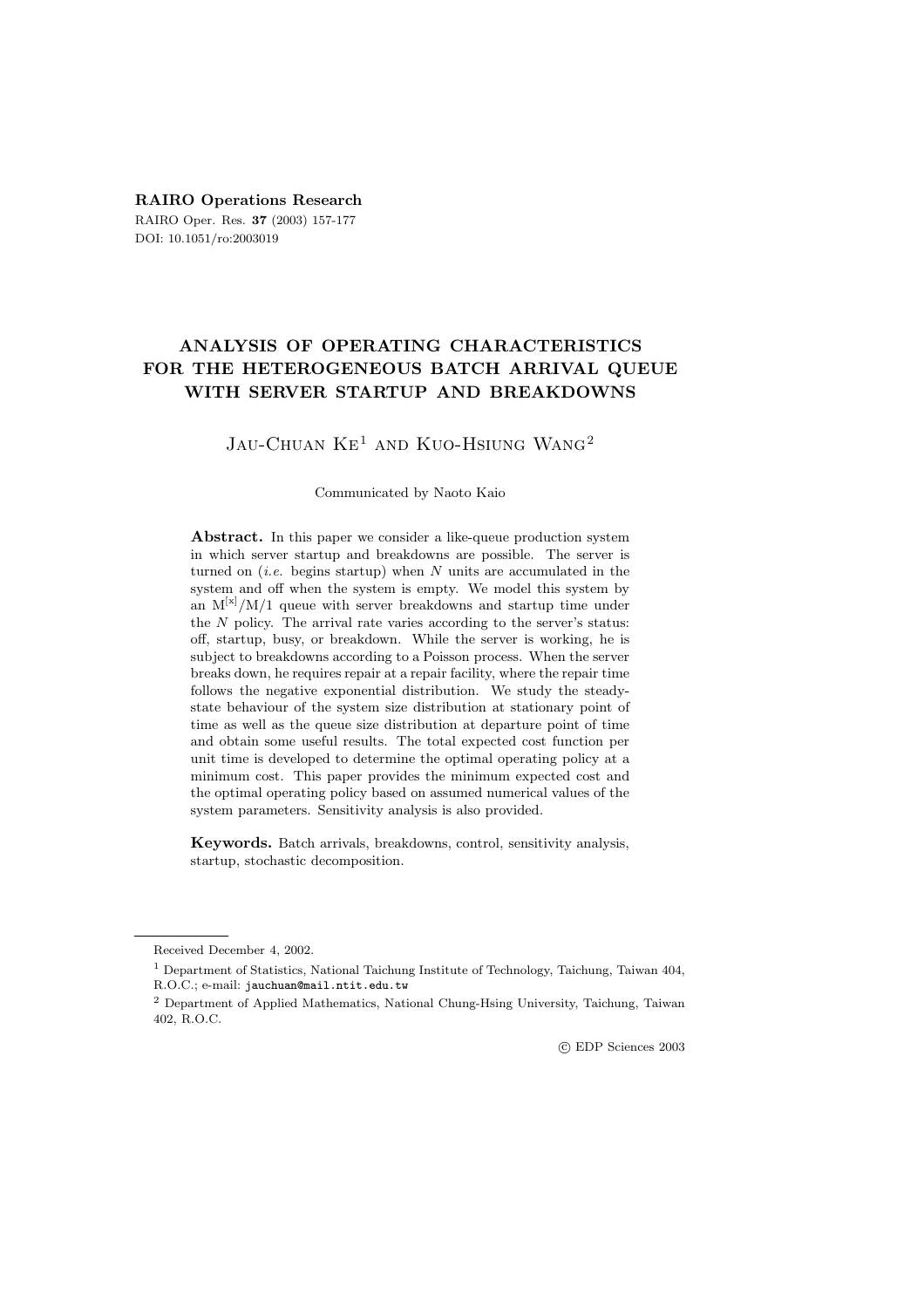# 1. Introduction

In this paper we consider the modeling of a production system in which the production does not start until some specified number of units, say  $N$ , are accumulated during the server off period. Units request for service usually arrive in batches with varying arrival rate. The server needs a startup time before providing the service; *i.e.*, he must perform certain pre-service work to gear up the machinery for operation. When the server is working, he may meet unpredictable breakdowns but is immediately repaired. This production system can be modeled by an  $M^{[x]}/M/1$ queue with server breakdowns and startup time under the N policy.

In this system, units arrive following a compound Poisson process where the arrival size is a random variable and the arrival rate varies according to the server's status: off, startup, busy, or breakdown. The server is turned off as soon as the system becomes empty. When  $N$  units are accumulated in the system, the server is immediately turned on but is temporarily unavailable to the waiting units. He needs a startup time before starting his each service period. After the server finishes his startup, he starts to serve the waiting units until the system becomes empty. Whenever the server is working, it is assumed that the server can break down at any time. Whenever the server fails, it is immediately repaired at a repair facility.

The concept of N policy was first introduced by Yadin and Naor [23]. The so-called N policy means that the server does not start to provide service until there are  $N$  units waiting in the system. Batch arrival queues with  $N$  policy was first studied by Lee and Srinivasan [9]. Later, Lee *et al.* [10] concentrated on the interpretation of the system characteristics of the  $M^{[x]}/G/1$  queueing system under the N policy.

Past work regarding queueing systems under N policy may be divided into two categories: (i) the case of server startup, and (ii) the case of server breakdowns. In the case of server startup, Baker [1] first proposed the N policy  $M/M/1$  queueing system with exponential startup time. Borthakur *et al.* [2] extended Baker's results to the general startup time. The N policy  $M/G/1$  queueing system with startup time was first studied by Minh [15] and was investigated by several researchers such as Medhi and Templeton [14], Takagi [18], Lee and Park [13], Hur and Paik [8], and so on. In the case of server breakdowns, Wang [20] first proposed the N policy Markovian queueing system with server breakdowns. Wang [21] and Wang *et al.* [22] extended Wang's model [20] to the N policy  $M/E_k/1$  and  $M/H_2/1$ queueing system cases, respectively. They developed the analytic closed-form solutions and provided a sensitivity analysis.

The purpose of this paper is threefold. Firstly, the state equations are established to get the steady-state probability distribution as well as the departure point queue size distribution and some probability interpretations of the system characteristics are made. Secondly, we formulate the system's total expected cost in order to determine the optimal operating  $N$  policy numerically at the minimum cost for various values of system's parameters. Thirdly, we perform a sensitivity analysis.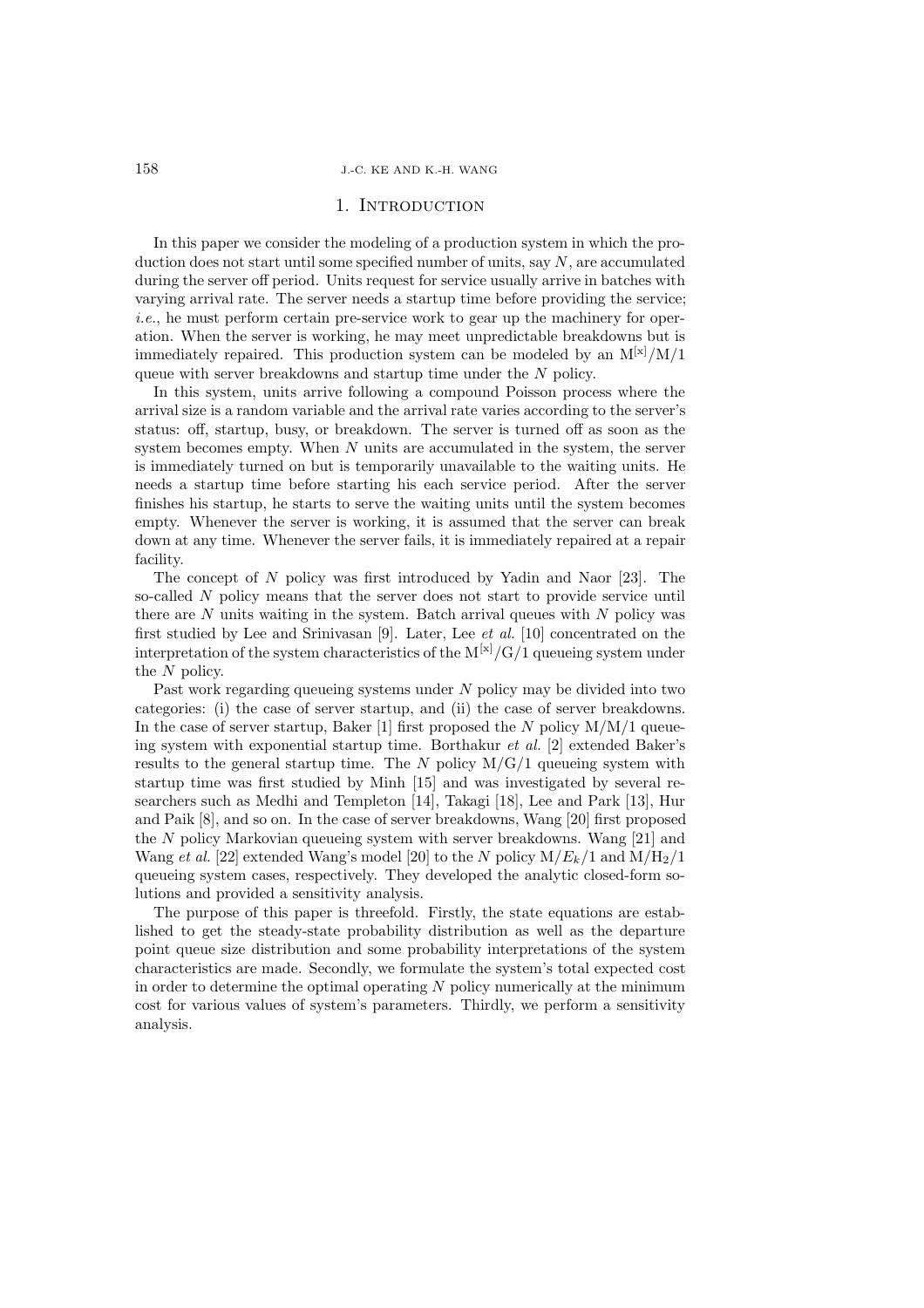

FIGURE 1. A queueing model with the busy cycle consisting of the idle period and complete period.

#### 2. The system and assumptions

One *busy cycle* begins right when the system becomes empty and the server is off. The server remains off until there are  $N$  units in the system. We call this the *off period*. The startup period begins when the server performs startup as soon as the number of waiting units reach  $N$  and terminates when he starts providing the service. In the *startup period*, the units arriving while the server is performing startup as well as those arriving during the off period are not served yet. The *busy period* is initiated when the server completes his startup and starts serving the waiting units. During the *busy period*, the server may break down and starts his repair immediately. This is called the *breakdown period*. As soon as the server is repaired, he returns and provides service until there are no units in the system. Since the *complete period* starts when the *startup period* is over and terminates when there are no units in the system, the *complete period* is represented by the sum of the *busy period* and the *breakdown period*. We illustrate our model with a typical sample path shown in Figure 1. Furthermore, our model is considered under the following specifications:

- 1. The arrival process is a compound Poisson process with batch size  $X$  and various rates  $\lambda_i$ ,  $(i = 0, 1, 2, 3)$  where  $\lambda_0$ ,  $\lambda_1$ ,  $\lambda_2$ , and  $\lambda_3$  denote the group arrival rates during the server off, startup, busy, and breakdown periods, respectively. Define that  $b_k = \Pr(X = k)$  is the probability that the arrival size X is k  $(k \geq 1)$ . Arriving units within batches at the server form a single waiting line and are served in the order of their arrivals. The units within a batch are served one at a time by a single server. The service time for an individual unit is exponentially distributed with mean  $1/\mu$ .
- 2. The server is turned off when the system becomes empty. As soon as the number of units in the system reaches  $N$ , the server is immediately turned on but is temporarily unavailable to the waiting units. He needs to take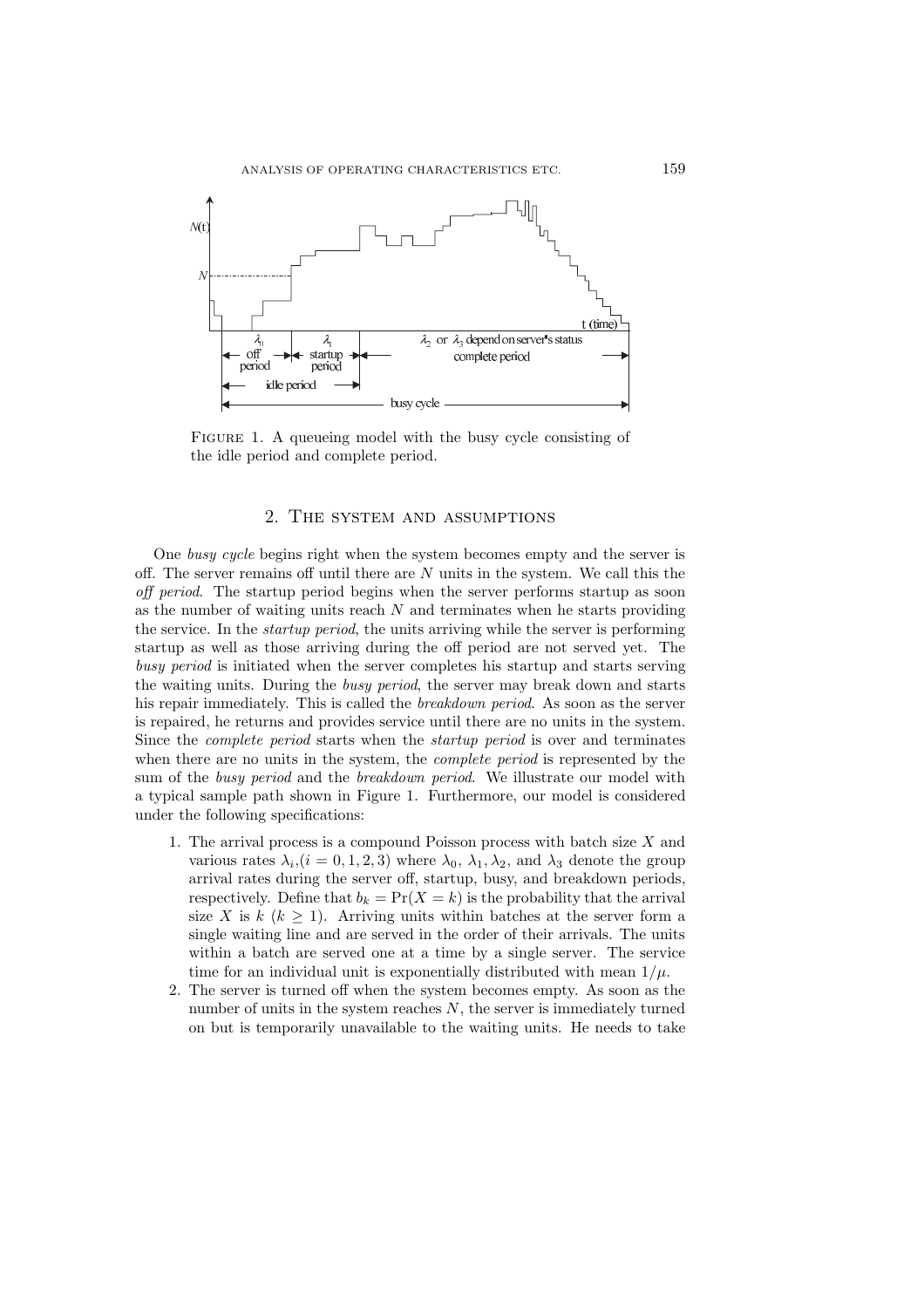an exponential startup time with parameter  $r$ . As soon as the startup period is over, he serves the waiting units immediately.

- 3. When the server is working, the server can break down at any time with a Poisson breakdown rate  $\alpha$ .
- 4. When the server fails, it is immediately repaired at a repair rate  $\beta$ , where the repair times are exponentially distributed.
- 5. If the server fails or one unit is in service, then the arriving units or waiting units have to wait in the queue until the server is free. The service is allowed to be interrupted if the server breaks down. Nevertheless, the server is immediately repaired. When the repair of a server is completed, the server immediately begins serving a unit.

#### 2.1. PRACTICAL JUSTIFICATIONS OF THE MODEL

A number of practical problems may be formulated as one in which the arrivals are in batches with arrival rate depending on system's state or server's state, and the server needs a startup time before providing the service and it may break down when working.

One particular problem where this model is applicable is in the study of a production line system. Consider a production line in manufacturing system of job-shop type, where the arrival stream of job orders follows a compound Poisson process with heterogeneous rates  $\lambda_i$  (*i* denotes the server's status,  $i = 0, 1, 2, 3$ ) and each job order often requires the manufacture of a random number  $X(X \geq 1$ ; that is, each job has more than one item). For economic efficiency, it is required that the production does not start until a specified number of orders, say  $N$ , is accumulated during an idle period. Each item within a job requires an exponentially distributed production time with mean  $1/\mu$ . As the size of job orders reaches N, the operator needs a startup time to operate machine before starting production and after the production is started, the production may be interrupted because of emergent events. But the production must immediately resume whenever the emergency is solved. The emergent event occurs according to a Poisson process with rate  $\alpha$  and the time spent to recover an emergent event is exponentially distributed with mean  $1/\beta$ . We can interpret the emergent events as server breakdowns. The startup time is a random variable, which has an exponential distribution with mean  $1/r$ ; it is corresponding to extra operations (for example, setup, warm up, etc.) before starting production.

In real-life situations it is not unusual to encounter that the arrivals join the queue in batches with different arrival rate, the server may perform some preservice work to gear up the machinery, and the service may be interrupted. One may try to incorporate more realism in the model by considering that (i) batch arrivals occurs with different rate depending on the arrival time, system's state and server's state; (ii) the server performs the preparatory work before starting each service period; and (iii) the server is subject to breakdowns due to unpredictable or uncontrollable factors. Therefore, one may consider it necessary to investigate the heterogeneous arrival queue with server startup and breakdowns.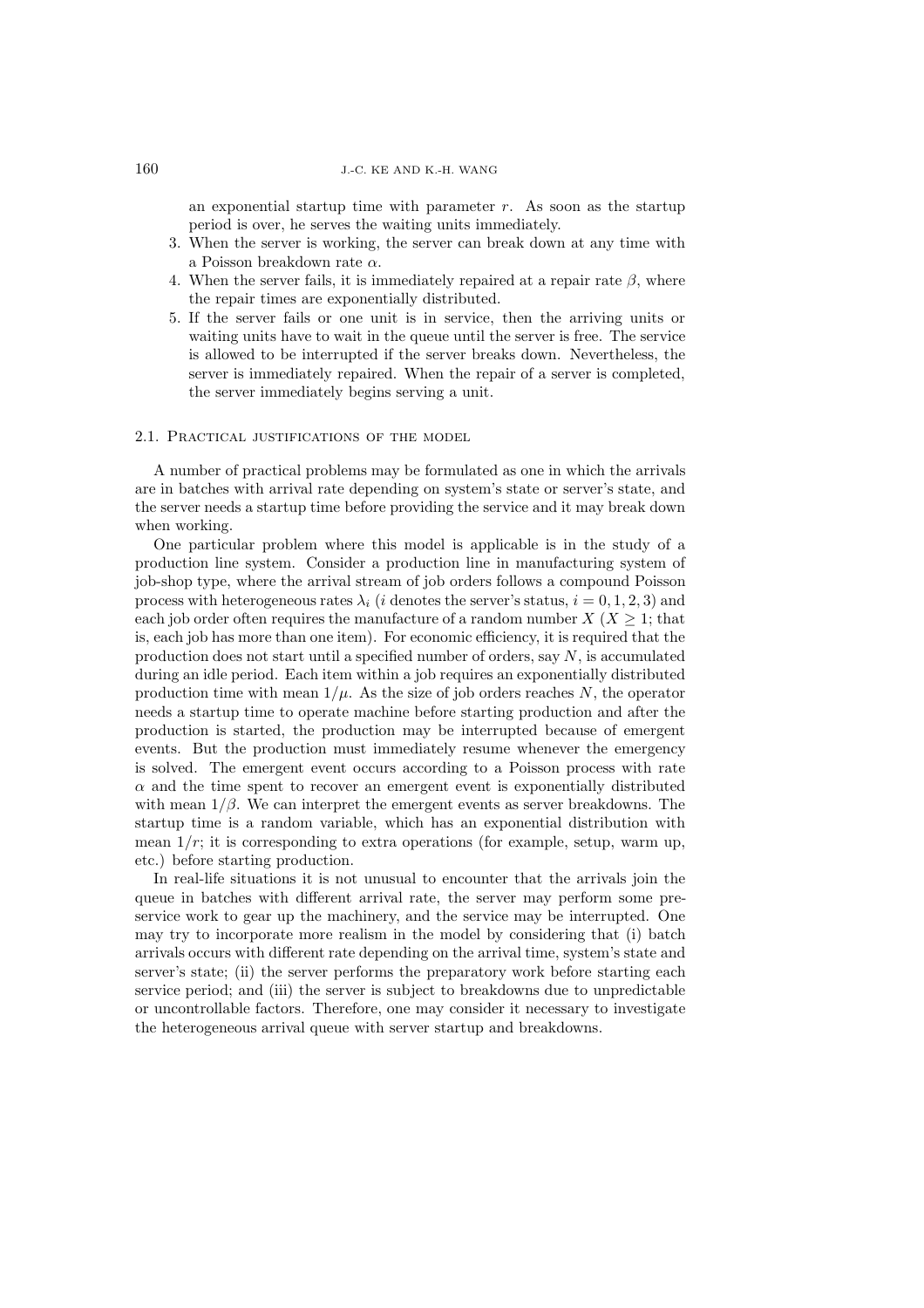### 3. System steady probability

Let the state  $i = 0$  represent the server is idle, while the state  $i = 1$  represents the server is turned on and is in operation, and the state  $i = 2$  represents the server is in operation but found to be broken down. In steady-state, the following notations are used.

- $P_0(n) \equiv$  the probability that there are n units in the system when the server is idle. There are two situations when the server is idle: (i) the server is turned off if  $n \leq N-1$ , and (ii) it is turned on and performing startup if  $n \geq N$ ;
- $P_1(n) \equiv$  the probability that there are *n* units in the system when the server is turned on and is in operation, where  $n = 1, 2, \ldots$ ; and
- $P_2(n) \equiv$  the probability that there are n units in the system when the server is in operation but found to be broken down, where  $n = 1, 2, \ldots$

It is easy to set up the following steady-state system equations:

$$
\lambda_0 P_0(0) = \mu P_1(1),\tag{1}
$$

$$
\lambda_0 P_0(n) = \lambda_0 \sum_{k=0}^{n-1} b_{n-k} P_0(k), \quad 1 \le n \le N-1
$$
 (2)

$$
(\lambda_1 + r)P_0(n) = \lambda_0 \sum_{k=0}^{N-1} b_{n-k} P_0(k) + \lambda_1 \sum_{k=N}^{n-1} b_{n-k} P_0(k), \quad n \ge N \tag{3}
$$

$$
(\lambda_2 + \mu + \alpha)P_1(n) = \lambda_2 \sum_{k=1}^{n-1} b_{n-k} P_1(k) + \mu P_1(n+1) + \beta P_2(n), \quad 1 \le n \le N-1 \tag{4}
$$

$$
(\lambda_2 + \mu + \alpha)P_1(n) = \lambda_2 \sum_{k=1}^{n-1} b_{n-k} P_1(k) + \mu P_1(n+1) + \beta P_2(n) + r P_0(n), \quad n \ge N \tag{5}
$$

$$
(\lambda_3 + \beta)P_2(n) = \lambda_3 \sum_{k=1}^{n-1} b_{n-k} P_2(k) + \alpha P_1(n), \quad n \ge 1
$$
 (6)

where  $a > b$  in the  $\sum_{j=a}^{b}$  notation indicates that the term is zero.

The results for the  $N$  policy  $M/M/1$  queueing system with an unreliable server are obtained by setting  $\lambda_0 = \lambda_1 = \lambda_2 = \lambda_3$ ,  $b_1 = 1$ , and  $r = \infty$  in (1)–(6). Equations (1)–(6) for  $P_i(n)$  then correspond to the existing results in the literature (Wang [19]). The results for the ordinary  $M^{[x]}/M/1$  queueing system with a reliable server are obtained by setting  $N = 1$ ,  $\lambda_0 = \lambda_1 = \lambda_2 = \lambda_3$ ,  $r = \infty$ ,  $\alpha = 0$ , and  $\beta = \infty$  in (1)–(6). Equations (1)–(6) for  $P_i(n)$  then correspond to the existing results in the literature (Gross and Harris [7], p. 157).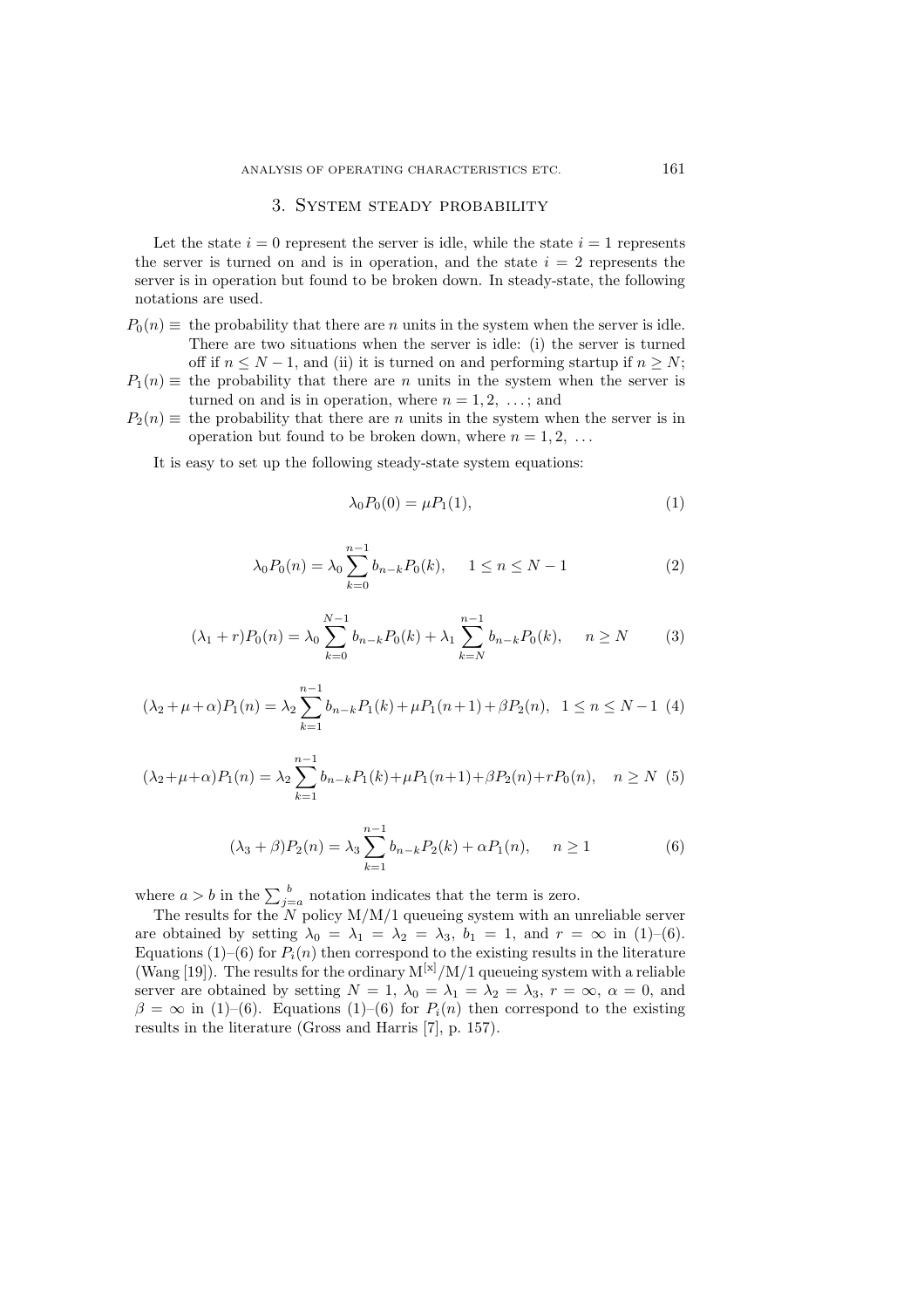# 3.1. DERIVATIONS OF  $P_0(n)$

Solving  $(2)$ – $(3)$  recursively, we finally get

$$
P_0(n) = \begin{cases} P_0(0)\Psi(n), & n = 1, 2, \dots N - 1 \\ P_0(0)\Psi(N)\frac{\lambda_0}{\lambda_1 + r}, & n = N \\ P_0(0) \sum_{k=0}^{n-N-1} [\Lambda(n-k) \Theta(k)], & n = N + 1, N + 2, \dots, \end{cases}
$$
(7)

where

$$
\Psi(n) = \begin{cases}\n1, & n = 0 \\
\sum_{1 \le k \le n} \sum_{\substack{\ell_1 + \ell_2 + \ldots + \ell_k = n \\ \ell_1, \ell_2, \ldots, \ell_k \in \{1, 2, \ldots, n\} \\ 0, & \text{otherwise,} \end{cases}
$$
\n(8)

$$
\Lambda(n) = \frac{\lambda_0}{\lambda_1 + r} \Big[ \Psi(n) + \frac{\lambda_1 b_{n-N} \Psi(N)}{\lambda_1 + r} - \sum_{k=1}^{n-N} b_k \Psi(n-k) \Big], \quad n = N+1, N+2, \dots,
$$

and

$$
\Theta(n) = \begin{cases}\n1, & n = 0 \\
\sum_{1 \le k \le n} \sum_{\substack{\ell_1 + \ell_2 + \dots + \ell_k = n \\ \ell_1, \ell_2, \dots, \ell_k \in \{1, 2, \dots, n\} \\ 0, & \text{otherwise,} \end{cases}
$$
\n(9)

with  $h_j = \frac{\lambda_1 b_j}{\lambda_1 + r}$ .

**Remark 1.** As  $b_1 = 1$  (single unit arrival), we have  $\Psi(n) = 1$ , for  $n = 0, 1, 2 \ldots$ ,  $N-1$ .

**Remark 2.** The meaning of  $(8)$  is sum up all possible products of  $k$   $b_i$ 's in which the total of subscript values of  $b$  equals  $n$ . As

$$
\Psi(4) = b_4 + b_3b_1 + b_2b_2 + b_1b_3 + b_1b_1b_2 + b_1b_2b_1 + b_2b_1b_1 + b_1b_1b_1b_1
$$
  
=  $b_4 + 2b_3b_1 + b_2^2 + 3b_1^2b_2 + b_1^4$ .

The meaning of (9) is the same as (8).

#### 3.2. Probability generating function

Probability generating function (p.g.f.) technique may be used to obtain analytic solution  $P_0(0)$  in neat closed-form expression as there is no way of solving  $(1)$ – $(6)$  in a recursive manner. Define the respective probability generating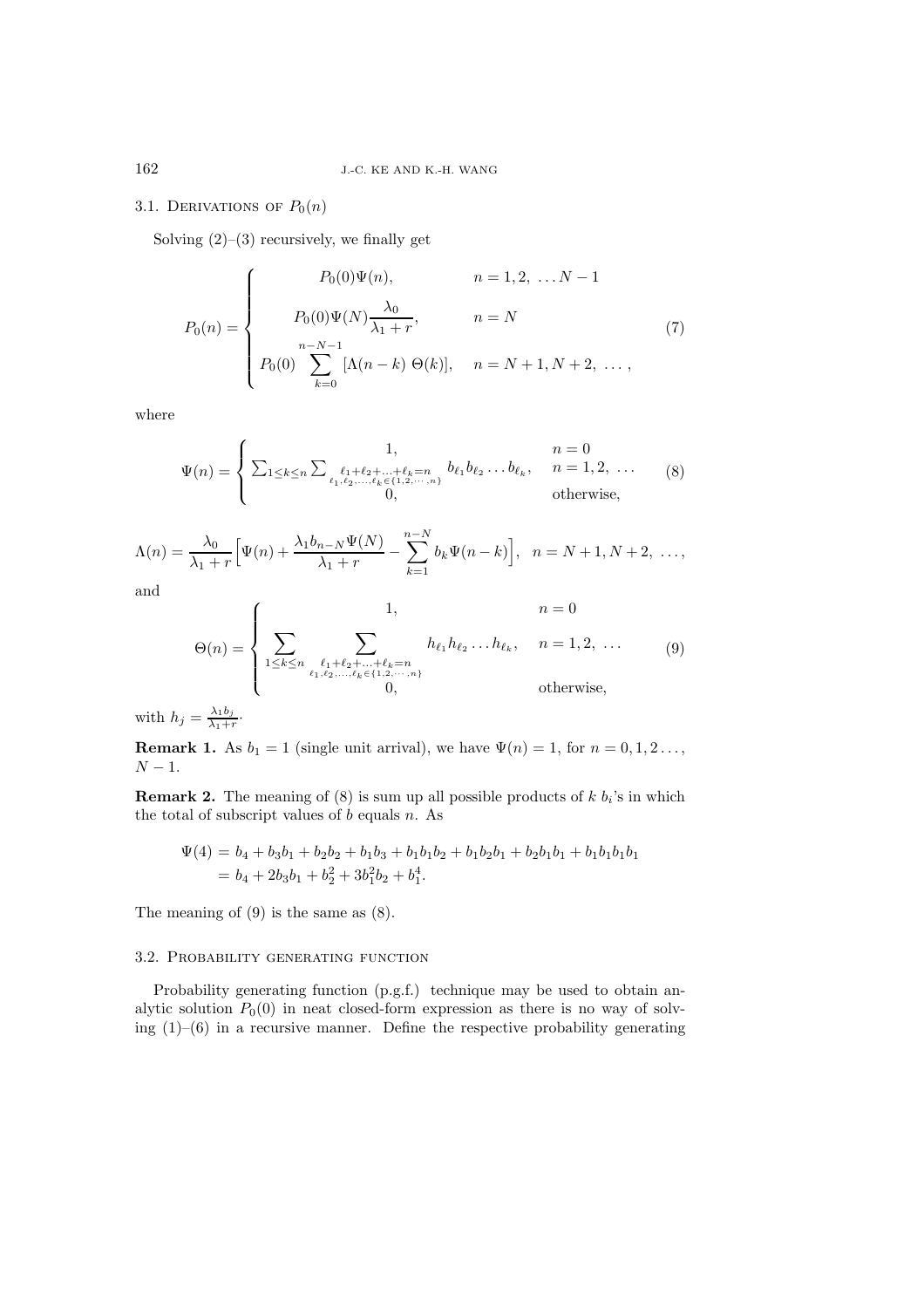functions (p.g.f.) of  $P_0(n)$ ,  $P_1(n)$ , and  $P_2(n)$  as follows:

$$
H_0(z) = \sum_{n=0}^{N-1} z^n P_0(n),
$$
  
\n
$$
H_1(z) = \sum_{n=N}^{\infty} z^n P_0(n),
$$
  
\n
$$
Q(z) = \sum_{n=1}^{\infty} z^n P_1(n),
$$

and

$$
R(z) = \sum_{n=1}^{\infty} z^n P_2(n),
$$

where  $|z| \leq 1$ .

Further, define the p.g.f. of the arrival size X as  $X(z) = \sum_{k=1}^{\infty} z^k b_k$ , It is found that  $E(X) = X'(1)$  and  $E[X(X-1)] = X''(1)$ .

From (7),  $H_0(z)$  is expressed in term of  $P_0(0)$ :

$$
H_0(z) = P_0(0) \sum_{n=0}^{N-1} z^n \Psi(n) = I(z) P_0(0),
$$
\n(10)

where  $I(z) = \sum_{n=0}^{N-1} z^n \Psi(n)$  with  $I(1) = \sum_{n=0}^{N-1} \Psi(n)$  and  $I'(1) = \sum_{n=0}^{N-1} n \Psi(n)$ . In (2)–(3), (2)–(3) is multiplied by  $z^n$  ( $n = 1, 2, ...$ ) and then the equations are

added terms by terms (see Appendix 1). We finally obtain

$$
H_1(z) = \frac{\lambda_0 P_0(0) + \lambda_0 [X(z) - 1] H_0(z)}{\lambda_1 + r - \lambda_1 X(z)}.
$$
\n(11)

In (1), and (4)–(5), (1) is multiplied by z, (4)–(5)  $(n = 1, 2, ...)$  by  $z^{n+1}$ . Similarly, we get

$$
\[\lambda_2 z X(z) - (\lambda_2 + \alpha + \mu) z + \mu\] Q(z) + \beta z R(z) = \lambda_0 z P_0(0) - r z H_1(z). \tag{12}
$$

From (6), we use the same procedure as above to obtain

$$
\alpha Q(z) + \left[\lambda_3 X(z) - \lambda_3 - \beta\right] R(z) = 0. \tag{13}
$$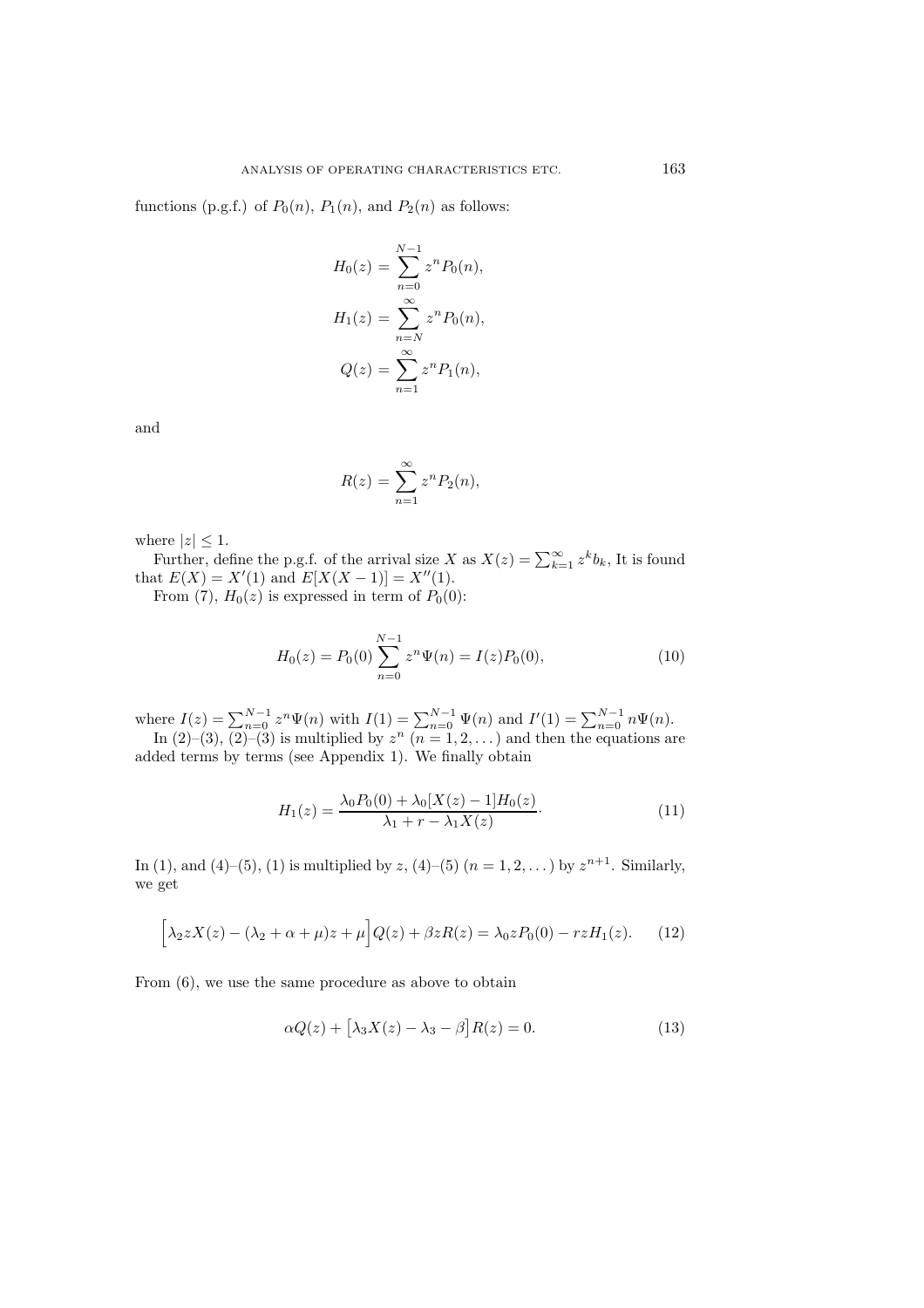We solve  $Q(z)$  and  $R(z)$  from  $(12)$ – $(13)$  and use  $(10)$ – $(11)$  yielding

$$
Q(z) = z\lambda_0 \left(rI(z) + \lambda_1\right) \left(X(z) - 1\right) \left(\lambda_3 + \beta - \lambda_3 X(z)\right)
$$

$$
\times P_0(0) / \left\{ \left\{\lambda_1 + r - \lambda_1 X(z)\right\} \left\{ \left[1 - X(z)\right] \left[z\lambda_2 \left[\lambda_3 \left(1 - X(z)\right) + \beta\right] + \mu \lambda_3 (z - 1) + z\alpha \lambda_3\right] + \mu \beta (z - 1) \right\} \right\},\tag{14}
$$

$$
R(z) = z\alpha\lambda_0 \left(rI(z) + \lambda_1\right) \left(X(z) - 1\right)
$$
  
 
$$
\times P_0(0) / \left\{ \left\{\lambda_1 + r - \lambda_1 X(z) \right\} \left\{ \left[1 - X(z)\right] \left[z\lambda_2 \left[\lambda_3 \left(1 - X(z)\right) + \beta\right] + \mu \lambda_3 (z - 1) + z\alpha\lambda_3\right] + \mu \beta (z - 1) \right\} \right\}.
$$
 (15)

Let  $G(z)$  represent the p.g.f. of the number of units in the system; thus

$$
G(z) = H_0(z) + H_1(z) + Q(z) + R(z).
$$
 (16)

Evaluating  $H_0(1), H_1(1), Q(1)$ , and  $R(1)$  in (10)–(11) and (14)–(15), the numerator and denominator are both 0 in  $(14)$ – $(15)$ . We apply L'Hopital's rule once and finally obtain

$$
H_0(1) = I(1)P_0(0),\tag{17}
$$

$$
H_1(1) = \frac{\lambda_0}{r} P_0(0),\tag{18}
$$

$$
Q(1) = \frac{\lambda_0 \beta [rI(1) + \lambda_1] E(X)}{r\mu \beta - r[\lambda_2 \beta + \alpha \lambda_3] E(X)} P_0(0),
$$
\n(19)

$$
R(1) = \frac{\lambda_0 \alpha [rI(1) + \lambda_1] E(X)}{r\mu \beta - r[\lambda_2 \beta + \alpha \lambda_3] E(X)} P_0(0).
$$
\n
$$
(20)
$$

To determine  $P_0(0)$ , using the normalizing condition finally yields

$$
P_0(0) = \left[ I(1) + \frac{\lambda_0}{r} + \frac{\lambda_0(\alpha + \beta)[rI(1) + \lambda_1]E(X)}{r\mu\beta - r[\lambda_2\beta + \alpha\lambda_3]E(X)} \right]^{-1},
$$
\n(21)

with  $0 < P_0(0) < 1$  is sufficient for stationary.

From equations  $(10)$ – $(11)$  and  $(14)$ – $(16)$ , we can see that the stochastic decomposition property by Fuhrmann and Cooper [6] doesn't holds for the heterogeneous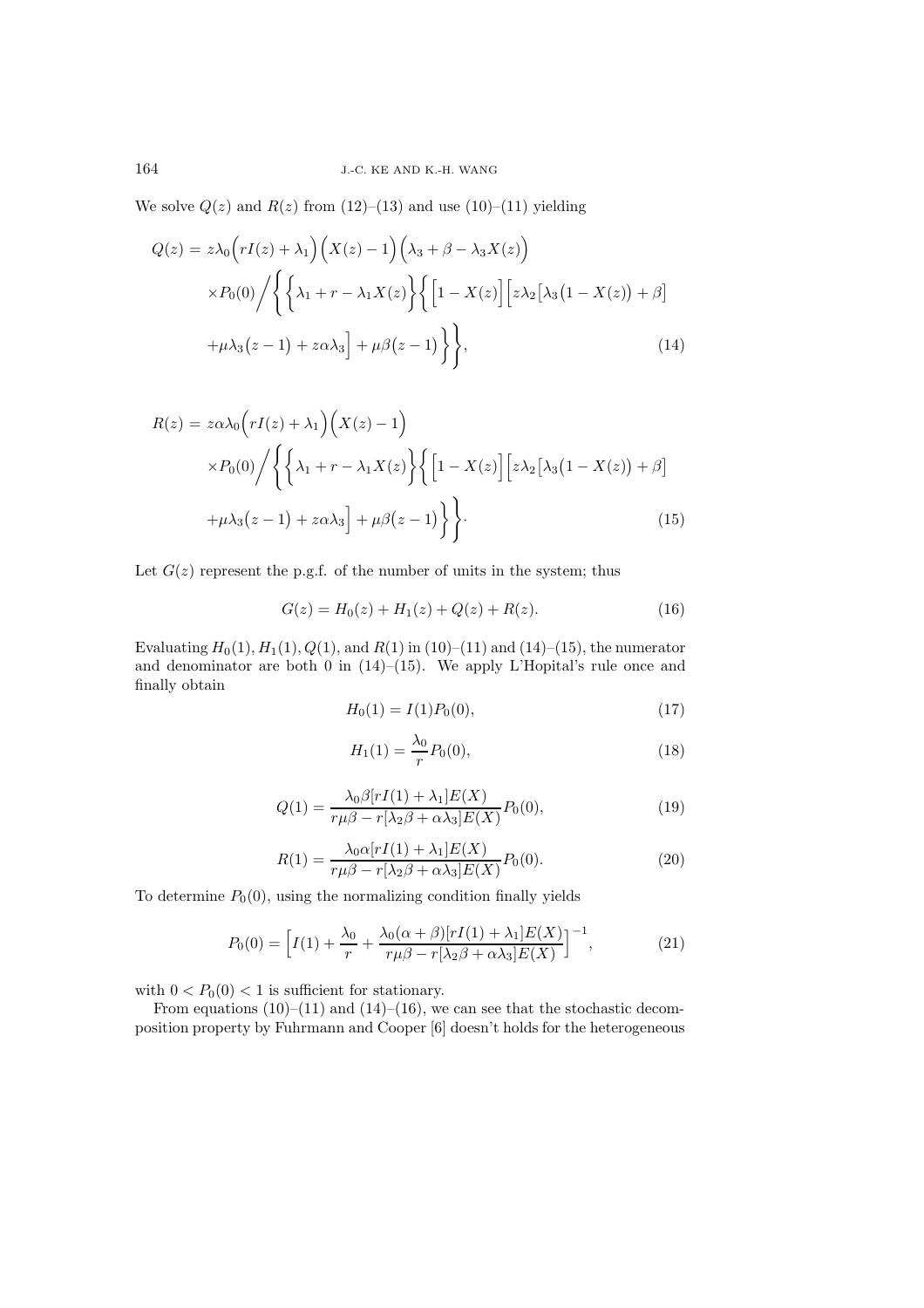arrival queues. As setting  $\lambda_0 = \lambda_1 = \lambda_2 = \lambda_3 = \lambda$ ,  $G(z)$  can be simplified as

$$
G(z) =
$$

$$
\left[\lambda + rI(z)\right](1-z)\left[\lambda(X(z)-1) - \beta\right]P_0(0)
$$

$$
\left[\lambda + r - \lambda X(z)\right]\left\{\rho_0\left[1 - X(z)\right]\left\{z\left[\lambda\left(1 - X(z)\right) + \beta\right] + \mu(z-1) + z\alpha\right\} + \beta(z-1)\right\}.
$$

It is clear that the p.g.f. of the number of units in the  $M^{[x]}/M/1$  queueing system with server breakdowns and startup can be decomposed into two independent terms as

$$
G(z) = \zeta(z) \times G_o(z; \mathcal{M}^{[\mathbf{x}]} / \mathcal{M} / 1), \tag{22}
$$

where

$$
\zeta(z) = \frac{[\lambda + rI(z)]P_0(0)}{(1 - \rho_1)[\lambda + r - \lambda X(z)]} = \frac{r[\lambda + rI(z)]}{(\lambda + rI(1))[\lambda + r - \lambda X(z)]},\tag{23}
$$

and

$$
G_o(z; \mathbf{M}^{[\mathbf{x}]}/\mathbf{M}/1)
$$
  
= 
$$
\frac{(1 - \rho_1)(1 - z)[\lambda(X(z) - 1) - \beta]}{\rho_0 [1 - X(z)] [z(\lambda(1 - X(z)) + \beta) + \mu(z - 1) + z\alpha] + \beta(z - 1)},
$$
(24)

with  $\rho_0 = \lambda/\mu$ ,  $\rho = \rho_0 E[X]$  and  $\rho_1 = \rho(1 + \alpha/\beta)$ .

From equation (22), we observe the p.g.f. of the number of units in the  $M^{[x]}/M/1$ queueing system with server breakdowns and startup is the convolution of the p.g.f. of two independent random variables one of which is the number of units in the system corresponding to an ordinary  $M^{[x]}/M/1$  queueing system with an unreliable server (second term) and the other is the number of arrivals during the residual life of the startup period (first term).

For vacation queues, Lee *et al.* [11,12] have shown that the stochastic decomposition property holds for the homogeneous arrival in the N policy  $M/G/1$  queueing systems with a *reliable* server. Based on the earlier discussion, It is easily seen that the stochastic decomposition property holds for the homogeneous arrival in the N policy  $M^{[x]}/M/1$  queueing system with an *unreliable* server and startup, too.

#### 4. Departure point queue size distribution

In this section we derive the p.g.f. of the limiting queue size distribution at departure point of time. Following the argument of PASTA (see Chaudhry and Templeton  $[3]$ ) we state that a departing customer will see 'i' units in the queue just after his departure if and only if there were  $'i + 1'$  units in the system just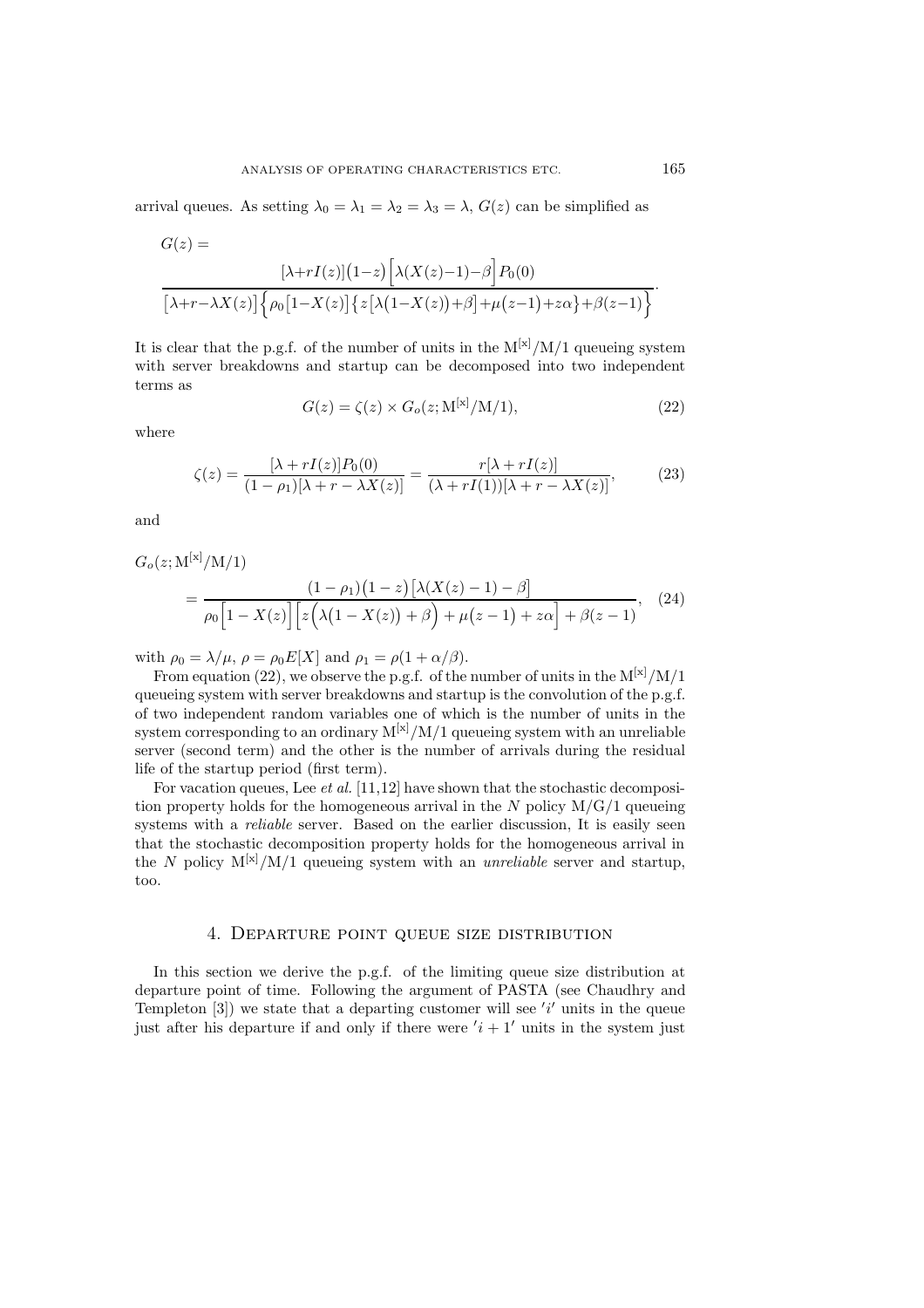before the departure. Thus we may write

$$
\pi_i = \theta P_1(i + 1), \qquad i = 0, 1, 2, \dots,
$$

where  $\pi_i = \Pr[\iota'$  units in the queue just after a departure], the definition of  $P_1(i)$ was given in the Section 3, and  $\theta$  is a constant to be evaluated.

Let  $\Pi_q(z)$  be the p.g.f. of  $\{\pi_i; i = 0, 1, 2, \ldots\}$ , then

$$
\Pi_q(z) = \frac{\theta}{z} Q(z),
$$

where  $Q(z)$  is given in (14).

Now using the normalizing condition; *i.e.*, limit of  $\Pi_q(z)$  as  $z \to 1$  is unity, we get

$$
\theta = \Big\{ \frac{\lambda_0 \beta [rI(1) + \lambda_1] E(X)}{r \mu \beta - r[\lambda_2 \beta + \alpha \lambda_3] E(X)} P_0(0) \Big\}^{-1}.
$$

Thus the p.g.f. of the departure point queue size distribution is given by

$$
\Pi_q(z) = \theta \lambda_0 \left( rI(z) + \lambda_1 \right) \left( X(z) - 1 \right) \left( \lambda_3 + \beta - \lambda_3 X(z) \right)
$$
  
 
$$
\times P_0(0) / \left\{ \left\{ \lambda_1 + r - \lambda_1 X(z) \right\} \left\{ \left[ 1 - X(z) \right] \left[ z \lambda_2 \left[ \lambda_3 (1 - X(z)) + \beta \right] \right] + \mu \lambda_3 (z - 1) + z \alpha \lambda_3 \right\} + \mu \beta (z - 1) \right\} \right\}.
$$
 (25)

# 4.1. Some remarks

In particular, if we take  $\lambda_0 = \lambda_1 = \lambda_2 = \lambda_3 = \lambda$ ,  $\theta = 1/\rho$  and  $\Pi_q(z)$  can be simplified as

$$
\Pi_q(z) = \rho_0 \left( rI(z) + \lambda \right) \left( X(z) - 1 \right) \left( \lambda + \beta - \lambda X(z) \right) P_0(0) / \left\{ \rho \left\{ \lambda + r - \lambda X(z) \right\} \times \left\{ \rho_0 \left[ 1 - X(z) \right] \left[ z \left[ \lambda \left( 1 - X(z) \right) + \beta \right] + \mu (z - 1) + z \alpha \right] + \beta (z - 1) \right\} \right\}.
$$
\n(26)

Now from equation (26) we observe that  $\Pi_q(z)$  decomposes into three independent terms:

$$
\Pi_q(z) = \zeta(z) T(z) \Pi_q(z; \mathcal{M}^{[\mathbf{x}]} / \mathcal{M}/1),\tag{27}
$$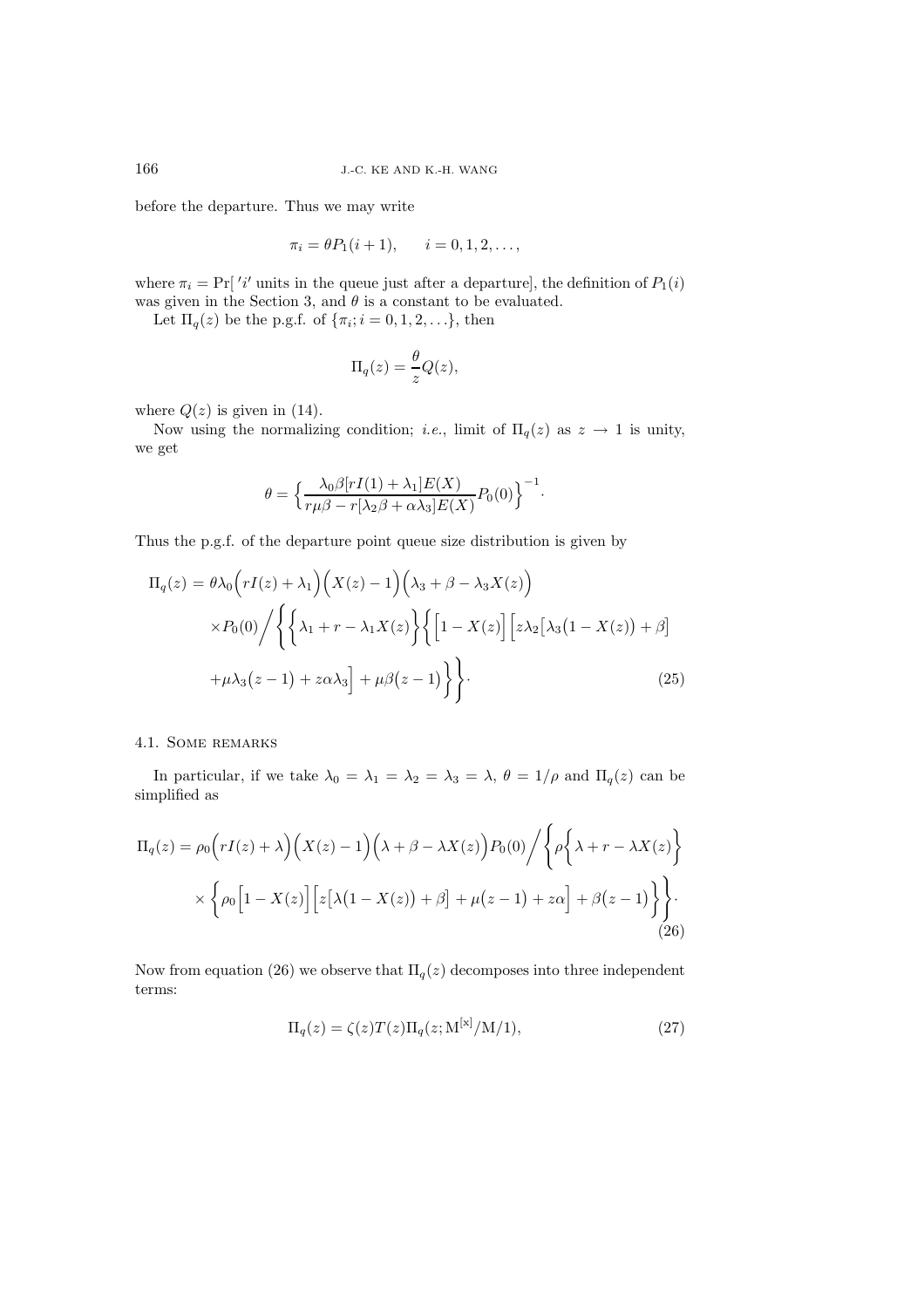where  $\zeta(z)$  is given by (23), and

$$
T(z) = \frac{1 - X(z)}{E(X)(1 - z)},
$$

and

$$
\Pi_q(z; \mathbf{M}^{[\mathbf{x}]}/\mathbf{M}/1) = \frac{(1-\rho_1)(z-1)[\lambda(1-X(z))+\beta]}{\rho_0[1-X(z)][z(\lambda(1-X(z))+\beta)+\mu(z-1)+z\alpha]+\beta(z-1)}
$$

It is important to be noted that the departure point queue size distribution given by (27) decomposes into three independent random variables: one (the first term) is that the number of units arrive during the residual life of the startup period. Particularly, we may call it queue size distribution due to residual startup period. Another (the second term) is the number of units placed before an arbitrary test unit (tagged unit) in a batch in which the tagged unit arrives (see Takagi [17], p. 46), and the last one (the third term) is the departure point queue size of the ordinary  $M^{[x]}/M/1$  queueing system with an unreliable server.

The above discussions tell us that, the stochastic decomposition property of the departure point queue size holds for the homogeneous arrival in the  $N$  policy  $M^{[x]}/M/1$  queueing system with an unreliable server and startup.

If  $\alpha = 0$  and  $\beta = \infty$ , equation (26) can be simplified as

$$
\Pi_q(z) = \frac{\lambda(\lambda + rI(z))(X(z) - 1)P_0(0)}{\rho(\lambda + r - \lambda X(z))\Big[z\lambda(1 - X(z)) + \mu(z - 1)\Big]},
$$

which verifies the p.g.f. of the departure point queue size distribution for the  $N$ policy  $M^{[x]}/M/1$  queueing system with a reliable server and startup.

Suppose that we have  $\alpha = 0$  and  $\beta = \infty$ ; then if we put  $N = 1$  and  $Pr[X = 1]=1$ ,  $X(z) = z$  and  $E(X) = 1$  and therefore  $T(z) = 1$ . Hence (26) becomes

$$
\Pi_q(z) = \frac{(\lambda + r)P_0(0)}{(1 - \rho_0 z)(\lambda + r - \lambda z)},
$$

which furnishes the p.g.f. of the departure point queue size distribution for an ordinary  $M/M/1$  queueing system with a reliable server and startup (see Choudhury [4]).

From earlier inferences we have

$$
G_0(z; M^{[x]}/M/1) = \Pi_q(z; M^{[x]}/M/1),
$$

which verifies the results by Cooper [5].

·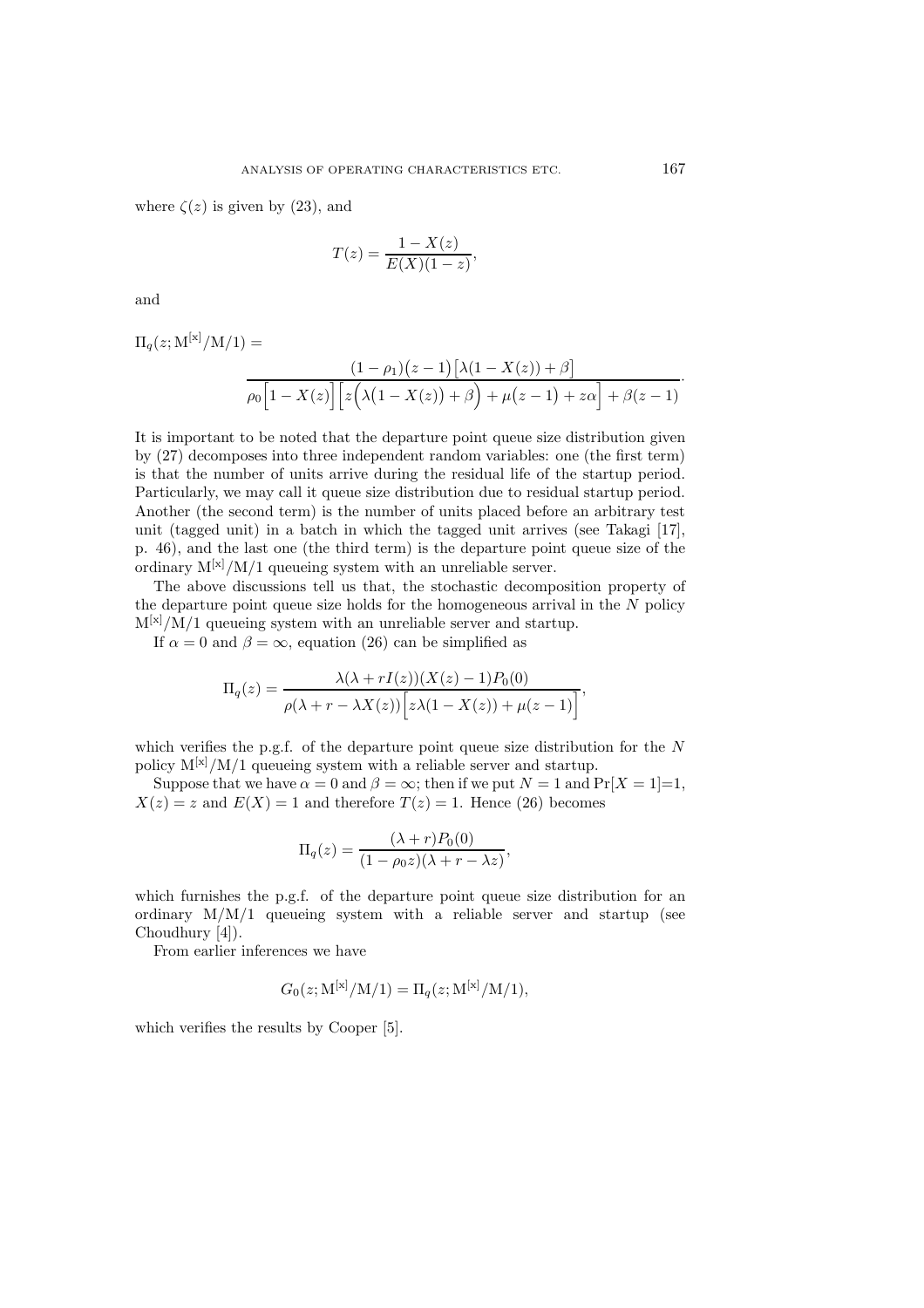Further, the result by Choudhury [4] as

$$
G_q(z;M^{[x]}/M/1) = \Pi_q(z;M^{[x]}/M/1)[1 + \rho_0(1 - X(z))],
$$

where  $G_q(z; M^{[\mathbf{x}]} / M/1)$  is the p.g.f. of the number of units in the queue at stationary point in time equilibrium state for the ordinary  $M^{[x]}/M/1$  queueing system with an unreliable server.

## 5. Expected number of arrivals in the system

Using  $(10)$ – $(11)$ , and  $(14)$ – $(16)$ , we compute the mean queue length

$$
L_N = \frac{dG(z)}{dz}|_{z=1}
$$
  
= 
$$
\left\{ I'(1) + \frac{\lambda_0 E(X)}{r^2} \left[ I(1) + \lambda_1 + \frac{\lambda_1 [\alpha + \beta][rI(1) + \lambda_1][E(X)]}{\mu \beta - (\lambda_2 \beta + \alpha \lambda_3)E(X)} \right] + \frac{\lambda_0}{2r[\mu \beta - (\lambda_2 \beta + \alpha \lambda_3)E(X)]} \left[ \left[ rI(1) + \lambda_1 \right] \left[ \alpha + \beta \right] E[X(X+1)] + 2rI'(1)(\alpha + \beta)E(X) - 2\lambda_3 \left[ rI(1) + \lambda_1 \right] \left[ E(X) \right]^2 \right] + \frac{\lambda_0}{2r[\mu \beta - (\lambda_2 \beta + \alpha \lambda_3)E(X)]^2} \left[ \left[ rI(1) + \lambda_1 \right] \left[ \alpha + \beta \right] E(X) \right] \times \left[ (\lambda_2 \beta + \alpha \lambda_3) E[X(X+1)] + 2\lambda_3 \left[ \mu - \lambda_2 E(X) \right] E(X) \right] \right\} P_0(0), (28)
$$

where  $P_0(0)$  is given is (21).

#### 5.1. Special cases

In this section, we present some existing results in the literature which are special cases of our model.

*Case A*: If  $N = 1$ ,  $\lambda_0 = \lambda_1 = \lambda_2 = \lambda_3$ ,  $b_1 = 1$ ,  $r = \infty$ ,  $\alpha = 0$ , and  $\beta = \infty$ , the ordinary  $M/M/1$  queueing system with a reliable server case. When  $N = 1$ ,  $\lambda_0 = \lambda_1 = \lambda_2 = \lambda_3$ ,  $b_1 = 1$ ,  $r = \infty$ ,  $\alpha = 0$ , and  $\beta = \infty$ , expression (14) for  $Q(z)$ reduces to a special case of expression (2.14) of Gross and Harris ([7], p. 67).

*Case B*: If  $N = 1$ ,  $\lambda_0 = \lambda_1 = \lambda_2 = \lambda_3$ ,  $r = \infty$ ,  $\alpha = 0$ , and  $\beta = \infty$ , the ordinary  $M^{[x]}/M/1$  queueing system with a reliable server case. When  $N = 1$ ,  $\lambda_0 = \lambda_1 = \lambda_2 = \lambda_3$ ,  $r = \infty$ ,  $\alpha = 0$ , and  $\beta = \infty$ , expression (14) for  $Q(z)$  reduces to a special case of expression (3.3) of Gross and Harris [7].

*Case C*: If  $N = 1$ ,  $\lambda_0 = \lambda_1 = \lambda_2 = \lambda_3$ ,  $b_1 = 1$ , and  $r = \infty$ , the ordinary M/M/1 queueing system with an unreliable server case. When  $N = 1$ ,  $\lambda_0 = \lambda_1 = \lambda_2 = \lambda_3$ ,  $b_1 = 1$ , and  $r = \infty$ , expressions (14) for  $Q(z)$  and (15) for  $R(z)$  reduce to a special case of expressions (16) and (17) of Wang [19], respectively.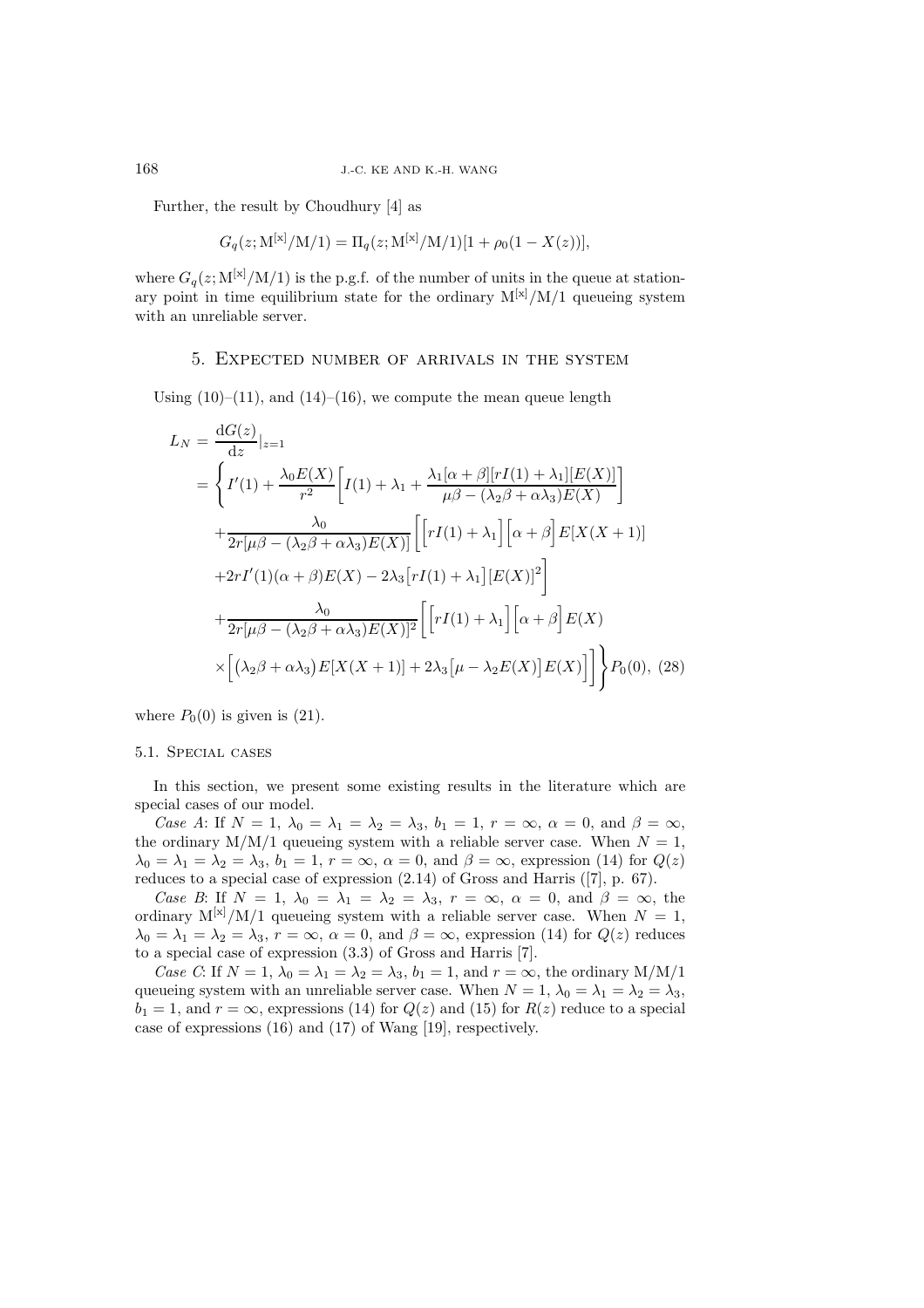*Case D*: If  $\lambda_0 = \lambda_1 = \lambda_2 = \lambda_3$ ,  $b_1 = 1$ ,  $r = \infty$ ,  $\alpha = 0$ , and  $\beta = \infty$ , the N policy M/M/1 queueing system with a reliable server case. When  $\lambda_0 = \lambda_1 = \lambda_2 = \lambda_3$ ,  $b_1 = 1, r = \infty, \alpha = 0, \text{ and } \beta = \infty$ , expression (14) for  $Q(z)$  reduces to a special case of expression (4.62) of Sivazlian and Stanfel ([16], p. 255).

*Case E*: If  $\lambda_0 = \lambda_1 = \lambda_2 = \lambda_3$ ,  $b_1 = 1$ , and  $r = \infty$ , the N policy M/M/1 queueing system with an unreliable server case. When  $\lambda_0 = \lambda_1 = \lambda_2 = \lambda_3$ ,  $b_1 = 1$ , and  $r = \infty$ , expressions (14) for  $Q(z)$  and (15) for  $R(z)$  reduce to a special case of expressions (18) and (19) of Wang [20], respectively.

*Case F*: If  $\lambda_0 = \lambda_1 = \lambda_2 = \lambda_3$ ,  $b_1 = 1$ ,  $\alpha = 0$ , and  $\beta = \infty$ , the N policy M/M/1 queueing system with a reliable server case. When  $\lambda_0 = \lambda_1 = \lambda_2 = \lambda_3$ ,  $b_1 = 1$ ,  $\alpha = 0$ , and  $\beta = \infty$ , expression (28) for  $L_N$  reduces to a special case of expression  $L(n)$  of Baker ([1], p. 72).

# 6. Optimal design of the N policy

Let  $O, S, B$ , and  $D$  denote the lengths of the server off, startup, busy, and breakdown periods, respectively. Applying the memoryless property of the Poisson process, we find that the mean length of the off period is

$$
E[O] = N/\lambda_0. \tag{29}
$$

The expected length of the off period, the startup period, the busy period, and the breakdown period, are denoted by  $E[O], E[S], E[B]$  and  $E[D],$  respectively. The expected length of a busy cycle is given by

$$
E[C] = E[O] + E[S] + E[B] + E[D].
$$

From  $(17)–(20)$ , we obtain the following long-run fraction of time the server is off, startup, busy, and broken down, respectively:

$$
\frac{E[O]}{E[C]} = H_0(1) = I(1)P_0(0),\tag{30}
$$

$$
\frac{E[S]}{E[C]} = H_1(1) = \frac{\lambda_0}{r} P_0(0),\tag{31}
$$

$$
\frac{E[B]}{E[C]} = Q(1) = \frac{\lambda_0 \beta [rI(1) + \lambda_1] E(X)}{r \mu \beta - r[\lambda_2 \beta + \alpha \lambda_3] E(X)} P_0(0),
$$
\n(32)

$$
\frac{E[D]}{E[C]} = R(1) = \frac{\lambda_0 \alpha [rI(1) + \lambda_1] E(X)}{r \mu \beta - r[\lambda_2 \beta + \alpha \lambda_3] E(X)} P_0(0). \tag{33}
$$

Thus, we have the expected number of busy cycles per unit time

$$
\frac{1}{E[C]} = \frac{\lambda_0 I(1) P_0(0)}{N}.
$$
\n(34)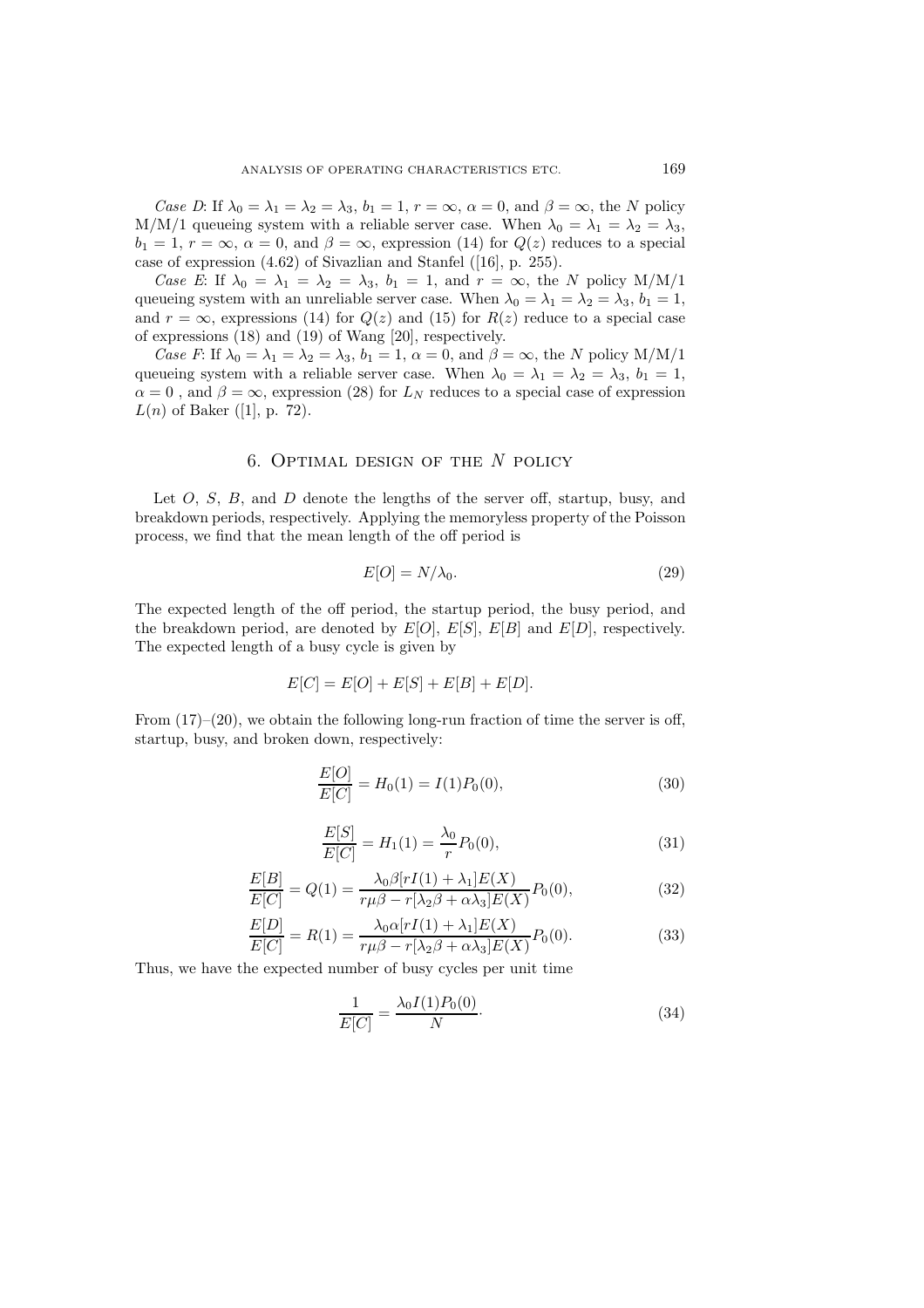#### 6.1. Determining the optimal policy

We develop the total expected cost function per unit time for the  $M^{[x]}/M/1$ queue under the  $N$  policy with server breakdowns and startup time, in which  $N$ is a decision variable. Following the cost structure is constructed, our objective is to determine the optimal operating  $N$  policy so as to minimize this function. Let

 $C_h \equiv$  holding cost per unit time for each unit present in the system;

- $C_f \equiv$  setup cost per busy cycle;
- $C_o \equiv \text{ cost per unit time for keeping the server off};$
- $C_s \equiv$  startup cost per unit time for the preparatory work of the server before starting the service;
- $C_b \equiv \text{cost per unit time for keeping the server on and in operation};$
- $C_d \equiv$  breakdown cost per unit time for a broken server.

Using the definitions of each cost element and its corresponding system characteristics, the total expected cost function per unit time is given by

$$
T_{\text{cost}}(N) = C_h L_N + \frac{C_f}{E[C]} + C_o \frac{E[O]}{E[C]} + C_s \frac{E[S]}{E[C]} + C_b \frac{E[B]}{E[C]} + C_d \frac{E[D]}{E[C]}.
$$
 (35)

Using  $(28)$ ,  $(30)$ – $(34)$ , the results of  $(35)$  can be explicitly expressed which is a very long and complex formula for  $T_{\text{cost}}(N)$ . This is due to the fact that there are many parameters (*e.g.*,  $X$ ,  $\lambda_0$ ,  $\lambda_1$ ,  $\lambda_2$ ,  $\lambda_3$ ,  $r$ ,  $\mu$ ,  $\alpha$ , and  $\beta$ ) involved in our model. We obtain the optimal value N which minimizes the cost function,  $T_{\text{cost}}(N)$ , by differentiating it with respect to N and setting the result to be zero, *i.e.*,

$$
\frac{\partial T_{\text{cost}}(N)}{\partial N} = 0.
$$
\n(36)

The solution  $N$  to  $(36)$  may not be integer, and the optimal positive integer value of N is one of the integers surrounding  $N^*$  which gives a smaller cost  $T_{\text{cost}}$ . Here, it should be pointed out explicitly that the solution really gives the minimum value, and the  $\frac{\partial^2 T_{\text{cost}}(N)}{\partial^2 N}|_{N=N^*}$  is greater than 0 when the values of system parameters satisfy suitable conditions. However, it is quite tedious to present the explicitly expression. Therefore, we will perform the numerical experiments to demonstrate that the function is really convex and the solution gives a minimum.

#### 6.2. Numerical studies

We now perform a sensitivity analysis on the optimum value  $N^*$  based on changes in specific values of the system parameters. Let the batch size  $X$  be a geometric distribution with parameter  $p$ , and employ the following cost elements:

Case 1:  $C_h = 5, C_o = 10, C_b = 100, C_d = 200, C_s = 125, C_f = 500.$ Case 2:  $C_h = 5, C_o = 20, C_b = 200, C_d = 400, C_s = 250, C_f = 500.$ Case 3:  $C_h = 5, C_o = 20, C_b = 200, C_d = 400, C_s = 500, C_f = 500.$ Case 4:  $C_h = 5, C_o = 20, C_b = 200, C_d = 400, C_s = 500, C_f = 1000.$ Case 5:  $C_h = 10, C_o = 20, C_b = 200, C_d = 400, C_s = 500, C_f = 1000.$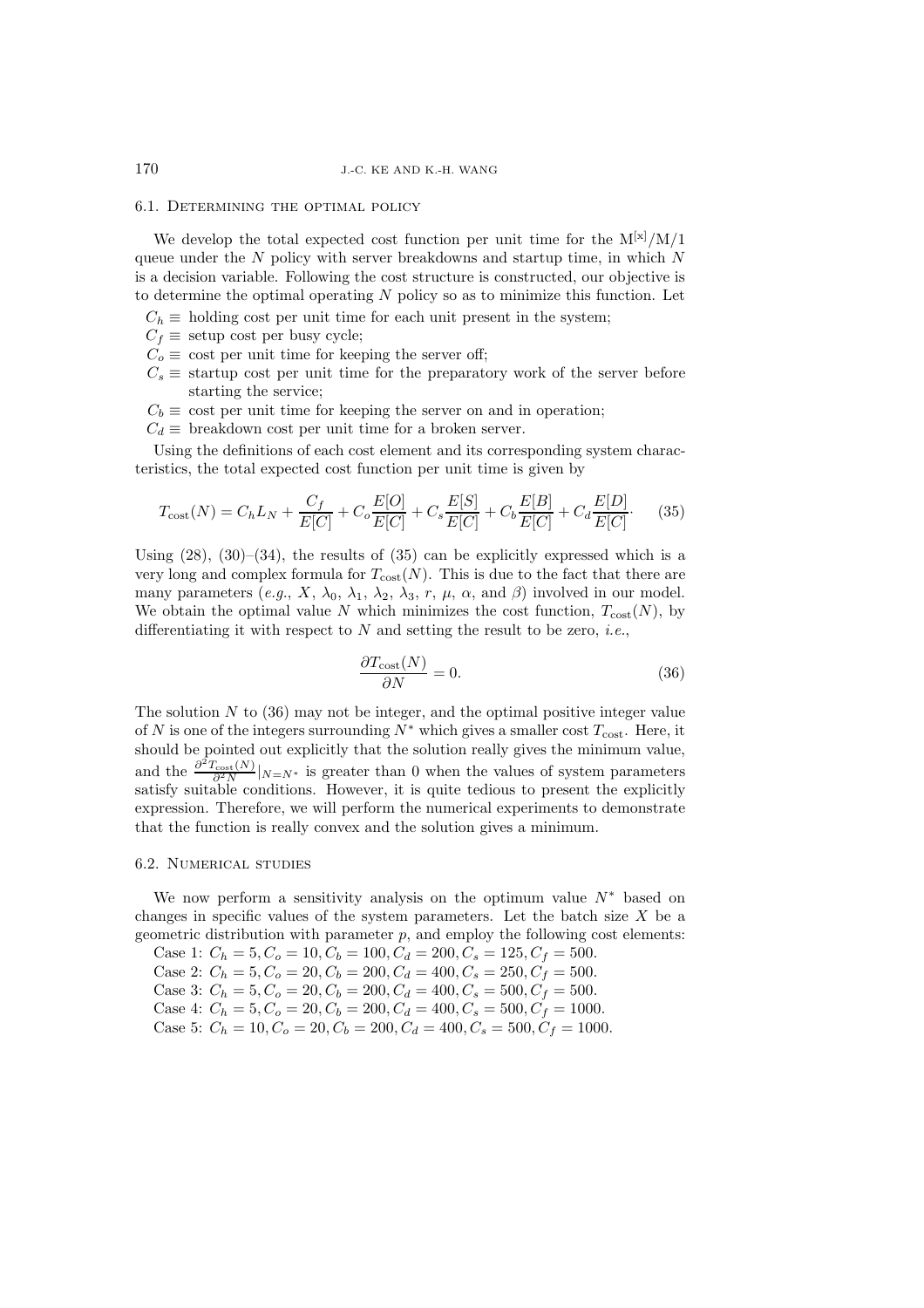TABLE 1. The optimal value of  $N$  and its minimum expected cost for geometric batch size  $(X \sim \text{Geo}(p))$  and  $(p, \lambda_0, \lambda_1, \lambda_2, \lambda_3, \mu,$  $\beta$ ) = (0.55, 0.3, 0.4, 0.5, 0.2, 1.2, 3.0).

|                  | $(r, \alpha)$          | (0.3, 0.05) | (0.5, 0.05) | (0.7, 0.05) | (0.5, 0.1) | (0.5, 0.2) | (0.5, 0.3) |
|------------------|------------------------|-------------|-------------|-------------|------------|------------|------------|
| Case 1           | $N^*$                  | 5           | 5           | 5           | 5          | 5          | 5          |
|                  | $T_{\text{cost}}(N^*)$ | 137.064     | 126.850     | 122.909     | 129.199    | 133.976    | 138.878    |
| Case 2           | $N^*$                  |             |             |             |            |            |            |
|                  | $T_{\text{cost}}(N^*)$ | 216.592     | 203.671     | 198.293     | 207.772    | 216.012    | 224.323    |
| Case 3           | $N^*$                  | 10          | 8           | Χ           | 8          |            |            |
|                  | $T_{\text{cost}}(N^*)$ | 230.151     | 213.355     | 206.096     | 217.315    | 225.279    | 233.321    |
| Case 4           | $N^*$                  | 11          | 9           | 9           | 9          |            | 9          |
|                  | $T_{\text{cost}}(N^*)$ | 234.343     | 218.423     | 211.721     | 222.311    | 230.132    | 238.033    |
| $\text{Case } 5$ | $N^*$                  |             |             | 6           | 6          | 6          | 6          |
|                  | $T_{\text{cost}}(N^*)$ | 290.849     | 265.334     | 254.811     | 269.839    | 279.014    | 288.447    |

TABLE 2. The optimal value of  $N$  and its minimum expected cost for geometric batch size  $(X \sim \text{Geo}(p))$  and  $(p, \lambda_0, \lambda_1, \lambda_2, \lambda_3, r,$  $\alpha$ ) = (0.55, 0.3, 0.4, 0.5, 0.2, 0.2, 0.05).

|                  | $(\mu, \beta)$         |         | $(1.0, 3.0)$ $(1.2, 3.0)$ $(1.4, 3.0)$ $(1.2, 2.0)$ $(1.2, 4.0)$ |         |         |         | (1.2, 5.0) |
|------------------|------------------------|---------|------------------------------------------------------------------|---------|---------|---------|------------|
| Case 1           | $N^*$                  | 3       | 5                                                                | 6       | 5       | 5       | 5          |
|                  | $T_{\text{cost}}(N^*)$ | 218.097 | 151.310                                                          | 139.592 | 152.317 | 150.811 | 150.514    |
| Case 2           | $N^*$                  | 4       |                                                                  | 9       |         |         |            |
|                  | $T_{\text{cost}}(N^*)$ | 314.058 | 234.154                                                          | 213.320 | 235.991 | 233.239 | 232.691    |
| Case 3           | $N^*$                  | - 6     | 11                                                               | 13      | 11      | 11      | 11         |
|                  | $T_{\text{cost}}(N^*)$ | 323.686 | 251.901                                                          | 234.812 | 253.609 | 251.050 | 250.542    |
| Case 4           | $N^*$                  | 6       | 11                                                               | 14      | 11      | 11      | 11         |
|                  | $T_{\text{cost}}(N^*)$ | 325.875 | 255.511                                                          | 239.096 | 257.174 | 254.684 | 254.189    |
| $\text{Case } 5$ | $N^*$                  | 4       |                                                                  | 9       |         |         |            |
|                  | $T_{\text{cost}}(N^*)$ | 447.726 | 325.534                                                          | 307.626 | 327.344 | 324.640 | 324.107    |

The optimal value of N,  $N^*$ , and its minimum expected cost  $T_{\text{cost}}(N^*)$  for the above five cases are shown in Table 1 for  $(p, \lambda_0, \lambda_1, \lambda_2, \lambda_3, \mu, \beta) = (0.55,$  $(0.3, 0.4, 0.5, 0.2, 1.2, 3.0)$  and for various values of  $(r, \alpha)$ . One observes from Table 1 that (i)  $T_{\text{cost}}(N^*)$  increases as r decreases or  $\alpha$  increases for any cases; (ii) for a large value r,  $N^*$  does not change at all when r changes from 0.5 to 0.7 for any cases; and (iii)  $N^*$  does not change at all when  $\alpha$  changes from 0.1 to 0.3 for any cases. Intuitively,  $N^*$  is insensitive to changes in  $\alpha$ .

The optimal value of N,  $N^*$ , and its minimum expected cost  $T_{\text{cost}}(N^*)$  for five cost cases are shown in Table 2 for  $(p, \lambda_0, \lambda_1, \lambda_2, \lambda_3, r, \alpha) = (0.55, 0.3, 0.4,$  $(0.5, 0.2, 0.2, 0.05)$  and for different values of  $(\mu, \beta)$ . From Table 2, we observe that (i)  $T_{\text{cost}}(N^*)$  increases as  $\mu$  and  $\beta$  decrease for any cases; (ii)  $N^*$  increases as  $\mu$  increases for any cases; and (iii)  $N^*$  does not change at all when  $\beta$  changes from 2.0 to 5.0 for any cases. Intuitively,  $N^*$  is insensitive to changes in  $\beta$ .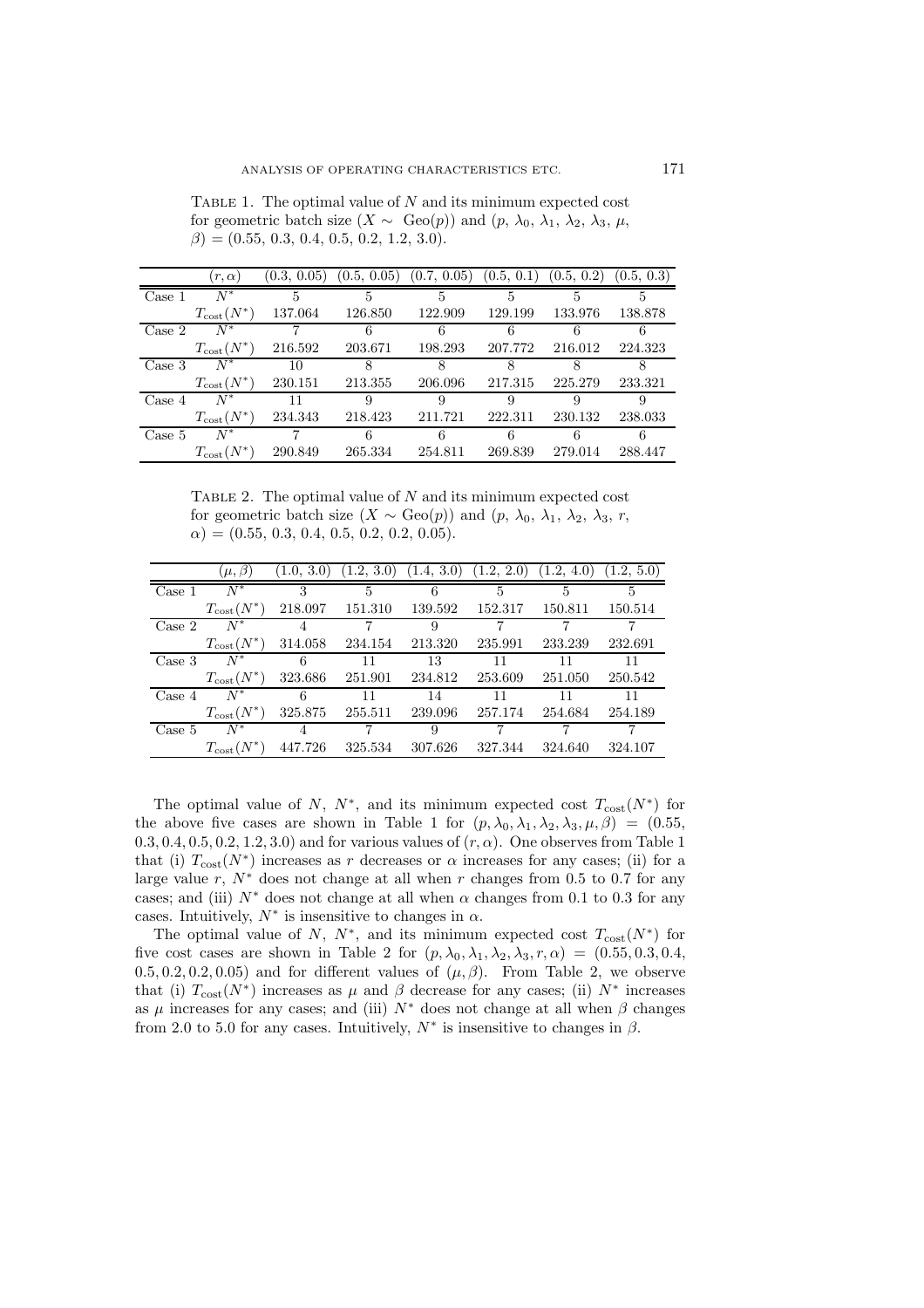TABLE 3. The optimal value of  $N$  and its minimum expected cost for geometric batch size  $(X \sim \text{Geo}(p))$  and  $(p, \lambda_2, \lambda_3, r, \mu, \alpha, \beta)$  $= (0.45, 0.6, 0.2, 0.2, 2.0, 0.05, 3.0).$ 

|                  | $(\lambda_0, \lambda_1)$ | (0.2, 0.5) |         |         | $(0.3, 0.5)$ $(0.5, 0.5)$ $(0.3, 0.3)$ | (0.3, 0.4) | (0.3, 0.6) |
|------------------|--------------------------|------------|---------|---------|----------------------------------------|------------|------------|
| Case 1           | $N^*$                    |            | 6       | 5       | 6                                      |            | 6          |
|                  | $T_{\text{cost}}(N^*)$   | 136.445    | 154.447 | 172.548 | 146.156                                | 150.230    | 158.787    |
| Case 2           | $N^*$                    | -10        | 9       | 8       | 9                                      | 9          | 10         |
|                  | $T_{\text{cost}}(N^*)$   | 200.510    | 228.795 | 258.891 | 218.824                                | 223.787    | 233.729    |
| Case 3           | $N^*$                    | 14         | 14      | 13      | 14                                     | 14         | 14         |
|                  | $T_{\text{cost}}(N^*)$   | 219.954    | 252.381 | 288.762 | 245.011                                | 248.641    | 256.222    |
| Case 4           | $N^*$                    | 15         | 15      | 14      | 15                                     | 15         | 15         |
|                  | $T_{\text{cost}}(N^*)$   | 223.307    | 256.363 | 293.649 | 249.311                                | 252.780    | 260.050    |
| $\text{Case } 5$ | $N^*$                    | 9          | 9       | 8       | 9                                      | 9          | 9          |
|                  | $T_{\text{cost}}(N^*)$   | 298.267    | 339.986 | 384.818 | 327.165                                | 333.388    | 346.918    |

TABLE 4. The optimal value of  $N$  and its minimum expected cost for geometric batch size  $(X \sim \text{Geo}(p))$  and  $(p, \lambda_0, \lambda_1, r, \mu, \alpha, \beta)$  $= (0.45, 0.3, 0.4, 0.2, 2.0, 0.05, 3.0).$ 

|        | $(\lambda_2, \lambda_3)$ | (0.4, 0.1) |         | $(0.6, 0.1)$ $(0.8, 0.1)$ $(0.6, 0.4)$ |         | (0.6, 0.5) | (0.6, 0.6) |
|--------|--------------------------|------------|---------|----------------------------------------|---------|------------|------------|
| Case 1 | $N^*$                    | 7          | 6       | 4                                      | 6       | 6          | 6          |
|        | $T_{\text{cost}}(N^*)$   | 140.846    | 150.082 | 209.148                                | 150.537 | 150.698    | 150.863    |
| Case 2 | $N^*$                    | 10         | 9       | 6                                      | 9       | 9          | 9          |
|        | $T_{\text{cost}}(N^*)$   | 205.135    | 223.541 | 299.140                                | 224.293 | 224.554    | 224.819    |
| Case 3 | $N^*$                    | 16         | 14      | 9                                      | 14      | 14         | 14         |
|        | $T_{\text{cost}}(N^*)$   | 233.780    | 248.438 | 314.849                                | 249.060 | 249.276    | 249.498    |
| Case 4 | $N^*$                    | 17         | 15      | 10                                     | 15      | 15         | 15         |
|        | $T_{\text{cost}}(N^*)$   | 238.461    | 252.583 | 317.663                                | 253.188 | 253.398    | 253.614    |
| Case 5 | $N^*$                    | 10         | 9       | 6                                      | 9       | 9          | 9          |
|        | $T_{\text{cost}}(N^*)$   | 320.243    | 333.159 | 437.816                                | 333.871 | 334.125    | 334.387    |

The optimal value of N,  $N^*$ , and its minimum expected cost  $T_{\text{cost}}(N^*)$  for five cases are shown in Table 3 for  $(p, \lambda_2, \lambda_3, r, \mu, \alpha, \beta) = (0.45, 0.6, 0.2, 0.2, 2.0, 0.05, 3.0)$ and for various values of  $(\lambda_0, \lambda_1)$ . One observes from Table 3 that (i)  $T_{\text{cost}}(N^*)$ increases as  $\lambda_0$  and  $\lambda_1$  increase for any cases; (ii)  $N^*$  slightly changes when  $\lambda_0$ changes from 0.2 to 0.5 for any cases; and (iii)  $N^*$  does not change at all when  $\lambda_1$ changes from 0.3 to 0.6 for any cases. Intuitively,  $N^*$  is insensitive to changes in  $\lambda_1$ .

The optimal value of N,  $N^*$ , and its minimum expected cost  $T_{\text{cost}}(N^*)$  are shown in Table 4 for  $(p, \lambda_0, \lambda_1, r, \mu, \alpha, \beta) = (0.45, 0.3, 0.4, 0.2, 2.0, 0.05, 3.0)$  and for different values of  $(\lambda_2, \lambda_3)$ . From Table 4, we find that (i)  $T_{\text{cost}}(N^*)$  increases as  $\lambda_2$  and  $\lambda_3$  increase for any cases; (ii)  $N^*$  increases as  $\lambda_2$  decreases for any cases; and (iii)  $N^*$  and  $T_{\text{cost}}(N^*)$  do not change at all when  $\lambda_3$  changes from 0.1 to 0.6 for any cases. Intuitively,  $N^*$  is insensitive to changes in  $\lambda_3$ .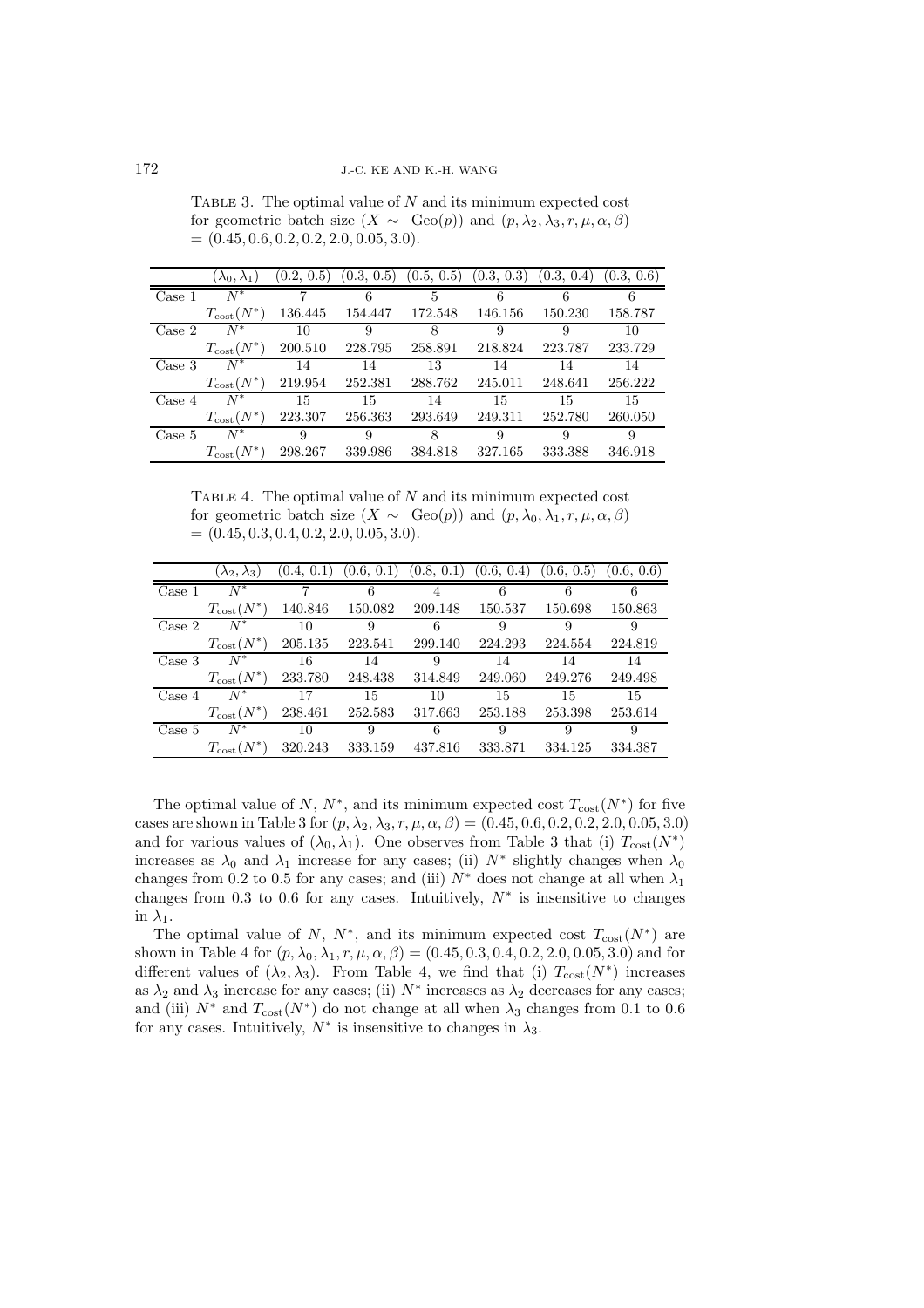TABLE 5. The optimal value of  $N$  and its minimum expected cost for geometric batch size  $(X \sim \text{Geo}(p))$  and  $(p, \lambda_0, \lambda_3, r, \mu, \alpha, \beta)$  $= (0.35, 0.3, 0.2, 0.2, 2.0, 0.05, 3.0).$ 

|                  | $(\lambda_1, \lambda_2)$ | (0.4, 0.4) |         | $(0.4, 0.5)$ $(0.4, 0.6)$ $(0.3, 0.6)$ $(0.5, 0.6)$ $(0.6, 0.6)$ |         |         |         |
|------------------|--------------------------|------------|---------|------------------------------------------------------------------|---------|---------|---------|
| Case 1           | $N^*$                    | 6          | 5       |                                                                  |         |         | 5       |
|                  | $T_{\text{cost}}(N^*)$   | 161.506    | 173.806 | 219.092                                                          | 211.378 | 226.704 | 234.165 |
| $\text{Case} 2$  | $N^*$                    | 9          | 8       | 6                                                                | 5       | 6       |         |
|                  | $T_{\text{cost}}(N^*)$   | 237.573    | 256.366 | 310.400                                                          | 302.102 | 318.490 | 326.327 |
| Case 3           | $N^*$                    | 14         | 12      | 9                                                                | 9       | 9       | 10      |
|                  | $T_{\text{cost}}(N^*)$   | 266.163    | 280.927 | 327.880                                                          | 321.434 | 334.412 | 340.982 |
| Case 4           | $N^*$                    | 15         | 13      | 10                                                               | 10      | 10      | 10      |
|                  | $T_{\text{cost}}(N^*)$   | 269.987    | 284.291 | 330.458                                                          | 324.249 | 336.777 | 343.189 |
| $\text{Case } 5$ | $N^*$                    | 9          | 8       | 6                                                                | 6       | 6       | 6       |
|                  | $T_{\text{cost}}(N^*)$   | 360.776    | 379.384 | 459.573                                                          | 446.811 | 472.565 | 485.740 |

TABLE 6. The optimal value of  $N$  and its minimum expected cost for uniform batch size  $(X \sim U(1, 4))$  and  $(\lambda_0, \lambda_3, r, \mu, \alpha, \beta)$  $= (0.3, 0.2, 0.2, 2.0, 0.05, 3.0).$ 

|                 | $(\lambda_1, \lambda_2)$ | (0.4, 0.4) |         | $(0.4, 0.5)$ $(0.4, 0.6)$ $(0.3, 0.6)$ $(0.5, 0.6)$ $(0.6, 0.6)$ |         |         |         |
|-----------------|--------------------------|------------|---------|------------------------------------------------------------------|---------|---------|---------|
| Case 1          | $N^*$                    | 5          | 5       |                                                                  |         | 5       | 5       |
|                 | $T_{\text{cost}}(N^*)$   | 147.944    | 152.052 | 162.036                                                          | 156.705 | 167.367 | 172.774 |
| $\text{Case} 2$ | $N^*$                    | 9          | 8       | 7                                                                | 7       | 8       | 8       |
|                 | $T_{\rm cost}(N^*)$      | 217.720    | 227.281 | 244.349                                                          | 238.449 | 250.257 | 255.937 |
| Case 3          | $N^*$                    | 13         | 12      | 11                                                               | 11      | 11      | 11      |
|                 | $T_{\text{cost}}(N^*)$   | 237.603    | 246.785 | 262.955                                                          | 258.645 | 267.367 | 271.875 |
| Case 4          | $N^*$                    | 13         | 12      | 11                                                               | 11      | 11      | 11      |
|                 | $T_{\rm cost}(N^*)$      | 243.437    | 252.142 | 267.433                                                          | 263.250 | 271.726 | 276.121 |
| Case 5          | $N^*$                    | 9          | 8       |                                                                  |         |         |         |
|                 | $T_{\text{cost}}(N^*)$   | 335.049    | 340.409 | 355.476                                                          | 347.682 | 363.753 | 372.442 |

The optimal value of N,  $N^*$ , and its minimum expected cost  $T_{\text{cost}}(N^*)$  are shown in Table 5 for  $(p, \lambda_0, \lambda_3, r, \mu, \alpha, \beta) = (0.35, 0.3, 0.2, 0.2, 2.0, 0.05, 3.0)$  and for different values of  $(\lambda_1, \lambda_2)$ . Table 5 depicts that (i)  $T_{\text{cost}}(N^*)$  increases as  $\lambda_1$  and  $\lambda_2$ increase for any cases; (ii)  $N^*$  increases as  $\lambda_2$  decreases for any cases; and (iii)  $N^*$ slightly changes when  $\lambda_1$  changes from 0.3 to 0.6 for any cases.

Furthermore, we choose the uniform batch size (set  $X \equiv U(1, 4)$ ). The numerical results for the optimal value N,  $N^*$ , and its minimum expected cost  $T_{\text{cost}}(N^*)$ are shown in Table 6 for  $(\lambda_0, \lambda_3, r, \mu, \alpha, \beta) = (0.3, 0.2, 0.2, 2.0, 0.05, 3.0)$  and for different values of  $(\lambda_1, \lambda_2)$ . Table 6 shows that (i)  $T_{\text{cost}}(N^*)$  increases as  $\lambda_1$  and  $\lambda_2$ increase for any cases; (ii)  $N^*$  increases as  $\lambda_2$  decreases for any cases; and (iii)  $N^*$ slightly changes when  $\lambda_1$  changes from 0.3 to 0.6 for any cases.

It can be easily see from Table 1 through 6 that (i)  $N^*$  increases as  $C_s$  increases or  $C_h$  decreases (see Case 2–3 and Case 4–5); and (ii)  $C_h$  and  $C_s$  have a larger effect on  $N^*$  than  $C_f$  (see Case 3–4). Tables 5 and 6 indicate that X affects  $N^*$ .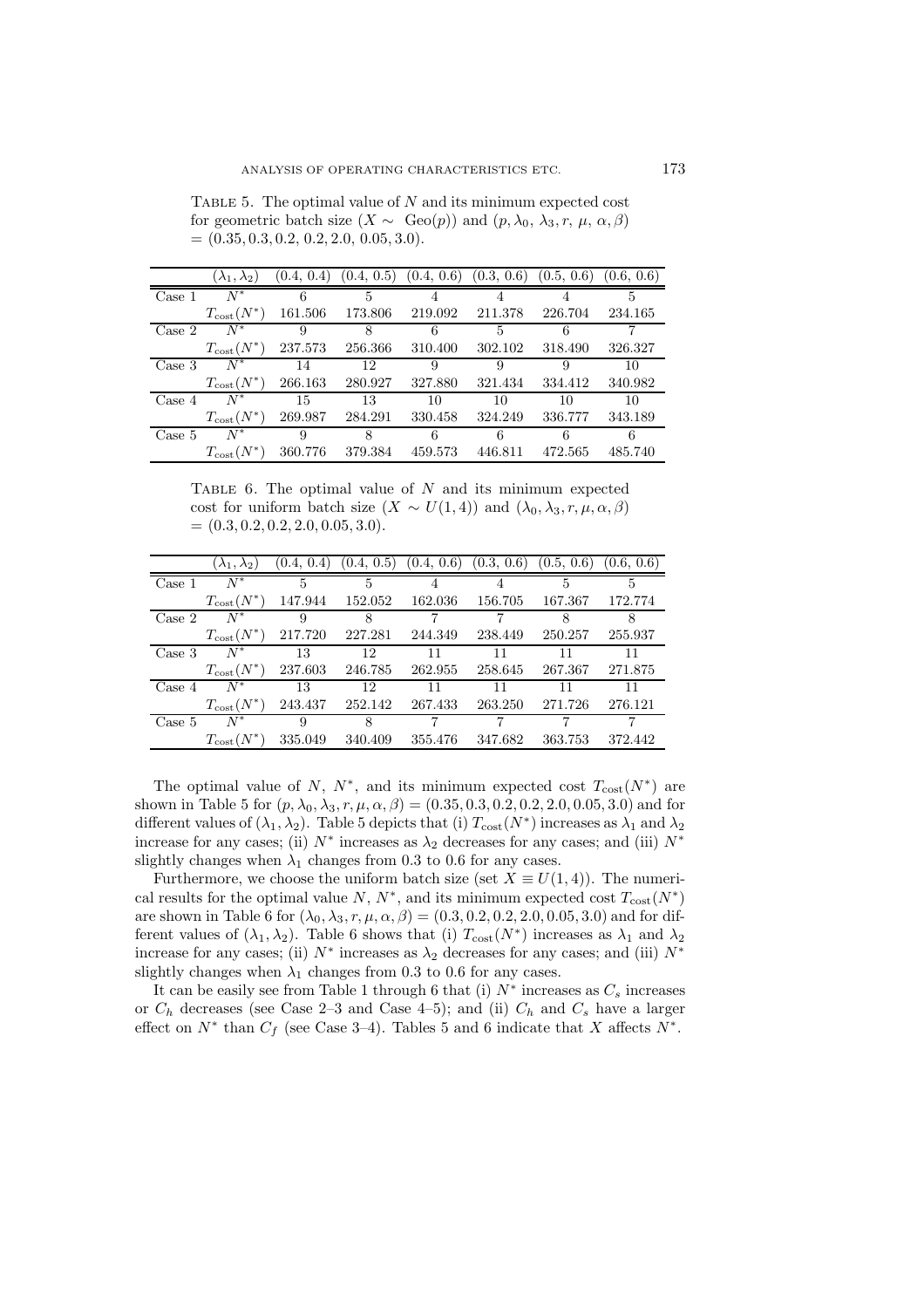From our numerical investigations, it appears that (i)  $\alpha$ ,  $\beta$ , and  $\lambda_3$  do not affect  $N^*$ ; (ii) r,  $\lambda_0$  and  $\lambda_1$  rarely affect  $N^*$ ; and (iii)  $\lambda_2$  and  $\mu$  affect  $N^*$  significantly. It is interested that  $C_h$  and  $C_s$  have much stronger effect on  $N^*$  than X,  $\lambda_0, \lambda_1, \lambda_2, \lambda_3, r, \mu, \alpha$ , and  $\beta$ .

# 7. Conclusions

In this paper, we have developed the analytic closed-form solutions for the  $M^{[x]}/M/1$  queueing system with server breakdowns and startup time under the N policy. More especially, the stochastic decomposition property of state-steady probabilities and departure point queue size distribution has been investigated and some important remarks have been given. The model is very useful for real systems since the behavior of arriving units is considered. Usually, the problems related to the Markovian queueing systems are treated as special cases of this model. We also have performed a sensitivity analysis among the optimal value of N, specific values of system parameters, and the cost elements. Through the numerical results, we were able to analyze the complex but exact solutions for a practical and general queueing system, make an intelligent decision based on quantitative measures.

## APPENDIX 1. THE DERIVATIONS OF  $H_1(z)$

Equation (2) is multiplied by  $z^n(n = 1, 2, ..., N - 1)$  and are expanded as follows:  $\Delta_0 P_0(1) = \gamma \Delta_0 h_1 P_0(0)$ 

$$
z\lambda_0 P_0(1) = z\lambda_0 o_1 P_0(0),
$$
  
\n
$$
z^2 \lambda_0 P_0(2) = z^2 \lambda_0 b_2 P_0(0) + z^2 \lambda_0 b_1 P_0(1),
$$
  
\n
$$
z^3 \lambda_0 P_0(3) = z^3 \lambda_0 b_3 P_0(0) + z^3 \lambda_0 b_2 P_0(1) + z^3 \lambda_0 b_1 P_0(2),
$$
  
\n
$$
\vdots
$$
  
\n
$$
z^{N-1} \lambda_0 P_0(N-1) = z^{N-1} \lambda_0 b_{N-1} P_0(0) + z^{N-1} \lambda_0 b_{N-2} P_0(2) + ...
$$

$$
+ z^{N-1} \lambda_0 b_1 P_0 (N-2).
$$

The equations listed above are added terms by terms. Thus we have

$$
\lambda_0 \sum_{n=1}^{N-1} z^n P_0(n) = \lambda_0 P_0(0) \sum_{n=1}^{N-1} z^n b_n + \lambda_0 z P_0(1) \sum_{n=1}^{N-2} z^n b_n + \lambda_0 z^2 P_0(2) \sum_{n=1}^{N-3} z^n b_n + \dots + \lambda_0 z^{N-2} P_0(N-2) \sum_{n=1}^{N-1} z^n b_n,
$$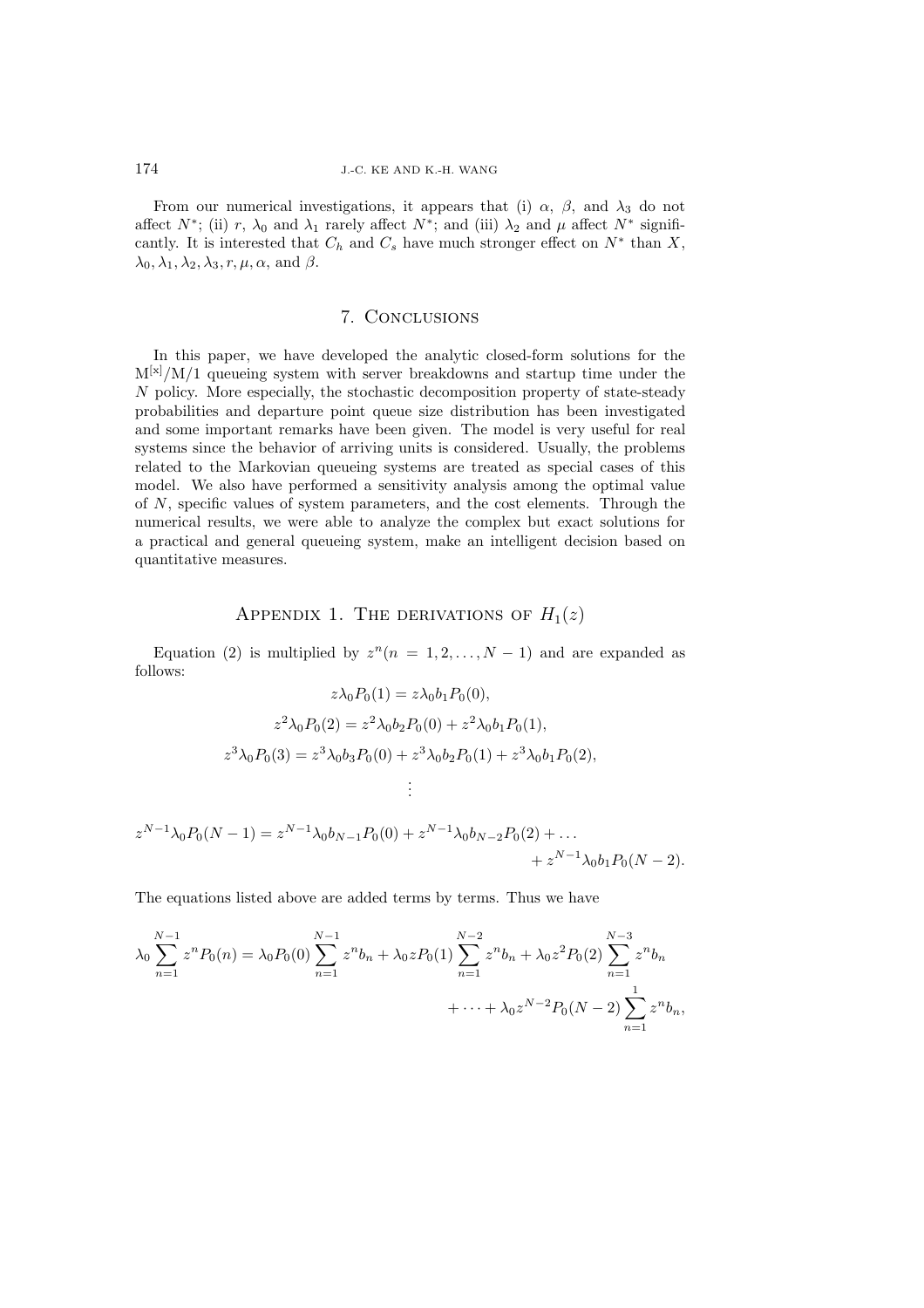or equivalently

$$
\lambda_0 H_0(z) - \lambda_0 P_0(0) = \lambda_0 P_0(0) \sum_{n=1}^{N-1} z^n b_n + \lambda_0 z P_0(1) \sum_{n=1}^{N-2} z^n b_n + \lambda_0 z^2 P_0(2) \sum_{n=1}^{N-3} z^n b_n
$$
  
+ ... +  $\lambda_0 z^{N-2} P_0(N-2) \sum_{n=1}^{N-1} z^n b_n$ . (A.1)

Similarly, equation (3) is multiplied by  $z^n(n = N, N + 1,...)$  and are expanded as follows:

$$
z^N(\lambda_1+r)P_0(N) = z^N \lambda_0 b_N P_0(0) + z^N \lambda_0 b_{N-1} P_0(1) + z^N \lambda_0 b_{N-2} P_0(2) + \cdots + z^N \lambda_0 b_1 P_0(N-1),
$$

$$
z^{N+1}(\lambda_1+r)P_0(N+1) = z^{N+1}\lambda_0b_{N+1}P_0(0) + z^{N+1}\lambda_0b_NP_0(1) + z^{N+1}\lambda_0b_{N-1}P_0(2) + \cdots + z^{N+1}\lambda_0b_2P_0(N-1) + z^{N+1}\lambda_1b_1P_0(N),
$$

$$
z^{N+2}(\lambda_1+r)P_0(N+2) = z^{N+2}\lambda_0b_{N+2}P_0(0) + z^{N+2}\lambda_0b_{N+1}P_0(1) + z^{N+2}\lambda_0b_NP_0(2) + \cdots + z^{N+2}\lambda_0b_3P_0(N-1) + z^{N+2}\lambda_1b_2P_0(N) + z^{N+2}\lambda_1b_1P_0(N+1),
$$

$$
\vdots
$$

The equations listed above are added terms by terms. Thus we have

$$
(\lambda_1 + r) \sum_{n=N}^{\infty} z^n P_0(n) = \lambda_0 P_0(0) \sum_{n=N}^{\infty} z^n b_n + \lambda_0 z P_0(1) \sum_{n=N-1}^{\infty} z^n b_n
$$
  
+  $\lambda_0 z^2 P_0(2) \sum_{n=N-2}^{\infty} z^n b_n + \dots + \lambda_0 z^{N-2} P_0(N-2) \sum_{n=2}^{\infty} z^n b_n$   
+  $\lambda_0 z^{N-1} P_0(N-1) \sum_{n=1}^{\infty} z^n b_n + \lambda_1 z^N P_0(N) \sum_{n=1}^{\infty} z^n b_n$   
+  $\lambda_1 z^{N+1} P_0(N+1) \sum_{n=1}^{\infty} z^n b_n + \dots,$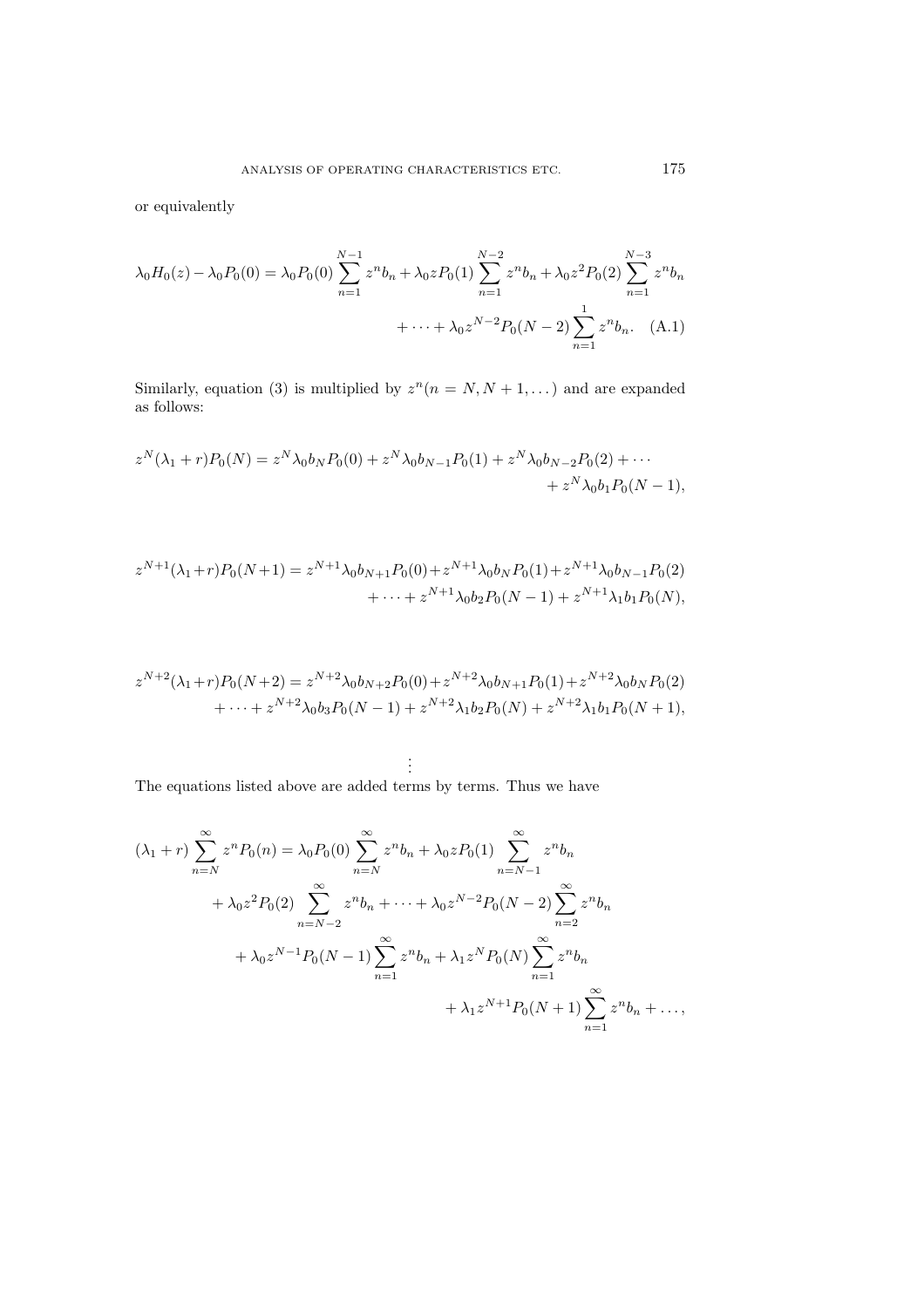or equivalently

$$
(\lambda_1 + r)H_1(z) = \lambda_0 P_0(0) \sum_{n=N}^{\infty} z^n b_n + \lambda_0 z P_0(1) \sum_{n=N-1}^{\infty} z^n b_n
$$
  
+  $\lambda_0 z^2 P_0(2) \sum_{n=N-2}^{\infty} z^n b_n + \dots + \lambda_0 z^{N-2} P_0(N-2) \sum_{n=2}^{\infty} z^n b_n$   
+  $\lambda_0 z^{N-1} P_0(N-1) \sum_{n=1}^{\infty} z^n b_n + \lambda_1 z^N P_0(N) \sum_{n=1}^{\infty} z^n b_n$   
+  $\lambda_1 z^{N+1} P_0(N+1) \sum_{n=1}^{\infty} z^n b_n + \dots$  (A.2)

Adding (A.1) to (A.2) and rearranging some terms, it finally yields

$$
[(\lambda_1 + r) - \lambda_1 X(z)]H_1(z) = \lambda_0[X(z) - 1]H_0(z) + \lambda_0 P_0(0),
$$

which gets  $(11)$ .

## **REFERENCES**

- [1] K.R. Baker, A note on operating policies for the queue  $M/M/1$  with exponential startup. INFOR **11** (1973) 71-72.
- [2] A. Borthakur, J. Medhi and R. Gohain, Poisson input queueing systems with startup time and under control operating policy. Comput. Oper. Res. **14** (1987) 33-40.
- [3] M.L. Chaudhry and J.G.C. Templeton, A first course in bulk queues. Wiley, New York (1983).
- [4] G. Choudhury, On a Poisson queue with general setup time and vacation period. Indian J. Pure Appl. Math. **27** (1996) 1199-1211.
- [5] R.B. Cooper, Introduction to queueing theory. 3rd edn., CEE press Books (1990).
- [6] S.W. Fuhrmann and R.B. Cooper, Stochastic decompositions in the M/G/1 queue with generalized vacation. RAIRO Oper. Res. **33** (1985) 1117-1129.
- [7] D. Gross and C.M. Harris, Fundamentals of queueing theory. John Wiley and Sons, New York, 2nd edn. (1985).
- [8] S. Hur and S.J. Paik, The effect of different arrival rates on the N-policy of M/G/1 with server setup. Appl. Math. Modelling **23** (1999) 289-299.
- [9] H.S. Lee and M.M. Srinivasan, Control policies for the  $M^{[x]}/G/1$  Queueing System. Manag. Sci. **35** (1989) 708-721.
- [10] H.W. Lee, S.S. Lee and K.C. Chae, Operating characteristics of the  $M^{[x]}/G/1$  queue with N-policy. Queueing Syst. **15** (1994) 387–399.
- [11] H.W. Lee, S.S. Lee, J.O. Park and K.C. Chae, Analysis of the  $M^{[x]}/G/1$  queue with N-policy and multiple vacations. J. Appl. Prob. **31** (1994) 476-496.
- [12] S.S. Lee, H.W. Lee, S.H. Yoon and K.C. Chae, Batch arrival queue with N-policy and single vacation. Comput. Oper. Res. **22** (1995) 173–189.
- [13] H.W. Lee and J.O. Park, Optimal strategy in N-policy production system with early set-up. J. Oper. Res. Soc. **48** (1997) 306-313.
- [14] J. Medhi and J.G.C. Templeton, A Poisson input queue under N-policy and with a general start-up time. Comput. Oper. Res. **19** (1992) 35-41.